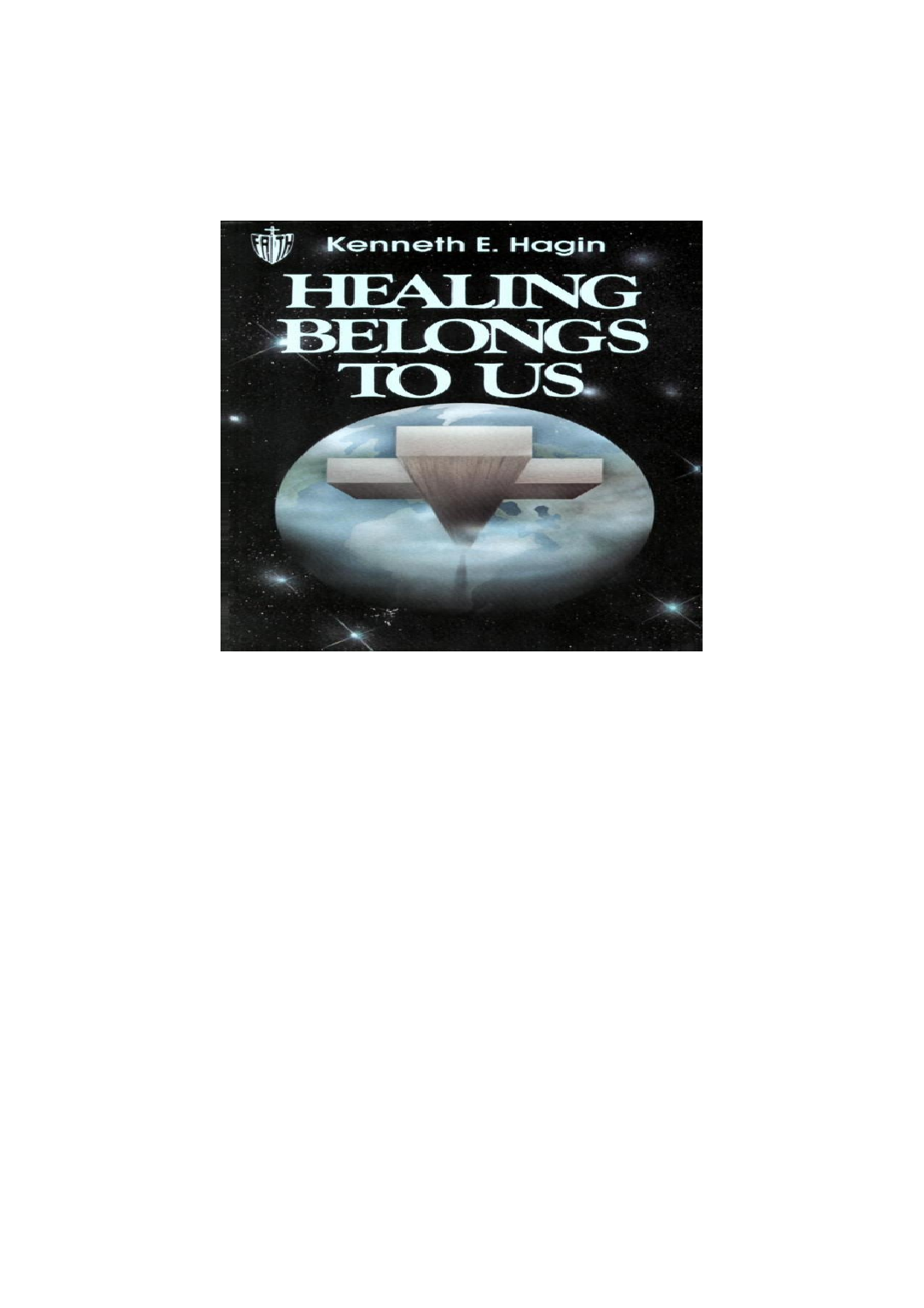# *Contents*

1 When Healing Doesn't Come

- 2 Our Twofold Redemption
- 3 The Laying on of Hands
- 4 Our Healing: An Accomplished Fact
- 5 Possessing the Promise

#### *Chapter 1*

## *When Healing Doesn't Come*

"I have prayed and prayed. I have been in healing meetings all over the country and have been prayed for many times, but still I am not healed. Can you help me?"

This plaintive appeal has been heard many times by ministers. They pray for sick persons, but often the sick leave as they came—not healed.

Why is it that some are healed instantly while others trudge from place to place seeking healing, only to be disappointed time after time?

Why is it that some who are pillars in the church often suffer for years while others who are less devout receive a sudden miracle from God?

Is God a respecter of persons? Or have we failed in our approach to healing, lacking a complete understanding of what God's Word teaches on the subject?

In this book we will look to the Scriptures for the answer.

Much emphasis has been placed on the practice of anointing with oil, laying on of hands, and praying for the sick. But there is more to healing than anointing with oil, just as there is more to salvation than prayer.

The anointing oil, the minister's prayer, and the laying on of hands are simply methods, or points of contact. In themselves they do not heal. They are avenues through which we can release our faith in God's Word.

Much emphasis also has been placed on the gifts of healings (1 Cor. 12:28), which are among the gifts of the Spirit mentioned in First Corinthians 12:8-10: *"For to one is given by the Spirit*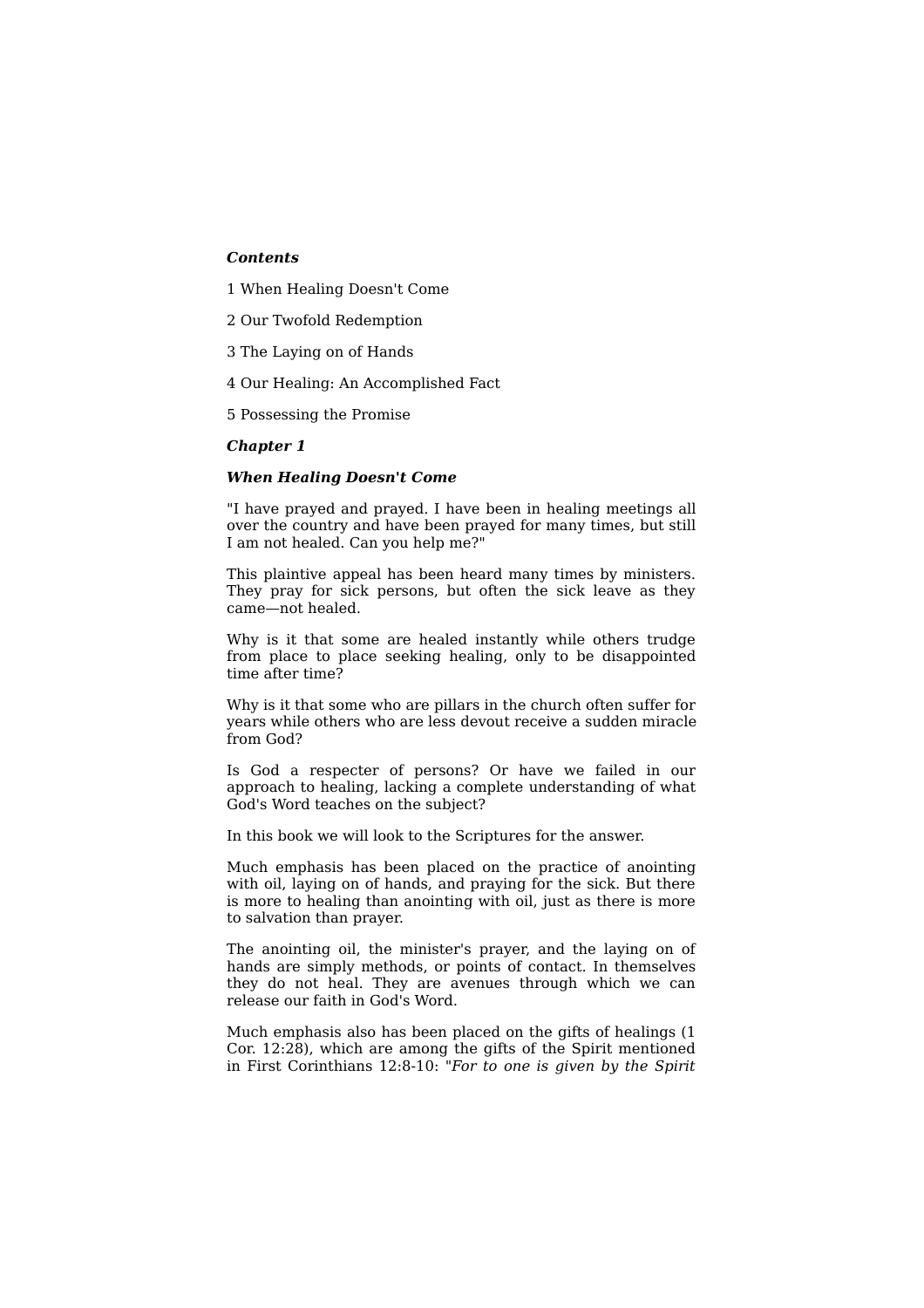*the word of wisdom; to another the word of knowledge by the same Spirit; to another faith by the same Spirit; to another by the same Spirit; to another the working of miracles; to another prophecy; to another discerning of spirits; to another divers kinds of tongues; to another the interpretation of tongues.* "

There will be manifestations of these supernatural gifts when people preach them, teach them, believe in them, and yield to the Spirit of God; but these gifts are not always in operation.

Often new Christians are healed by such special manifestations. Then the next time they are sick, instead of believing God's Word, they expect to be healed in this same way, and they are disappointed when they are not.

I have found in my ministry that supernatural manifestations of healing usually are seen either among sinners or among denominational people who have not heard divine healing taught! I have seldom if ever seen them work for Full Gospel people.

Why? Because gifts of healings and supernatural manifestations are given primarily to advertise the Gospel and to gain the attention of those outside the Church. *The believer should be healed by releasing his faith in the Word of God.*

In one of my meetings I pointed to a man and said, "Sir, you are unsaved, and the Spirit of God shows me that you have a double hernia. If you will come here right this moment, I will lay hands on you and the hernia will disappear instantly." He did and it did.

At the altar call that night he responded to the invitation and was saved. Two nights later I laid hands on him and he was filled with the Holy Spirit.

We need to distinguish between healings obtained through supernatural gifts or manifestations and those obtained by exercising faith in God's Word alone.

It also must be understood that an individual does not operate these supernatural gifts; they are manifested through him. I can't make them operate any time I want to: I can only stay open for the manifestation of the Spirit of God as He wills.

Many of us were taught that the only reason Jesus healed was to prove His deity. If that were the case, He never proved His deity in the city of Nazareth, because He never did the works there that He did elsewhere.

Mark 6:5 tells us, *"And he* [Jesus] *could there* [Nazareth] *do no mighty work, save that he laid his hands upon a few sick folk,*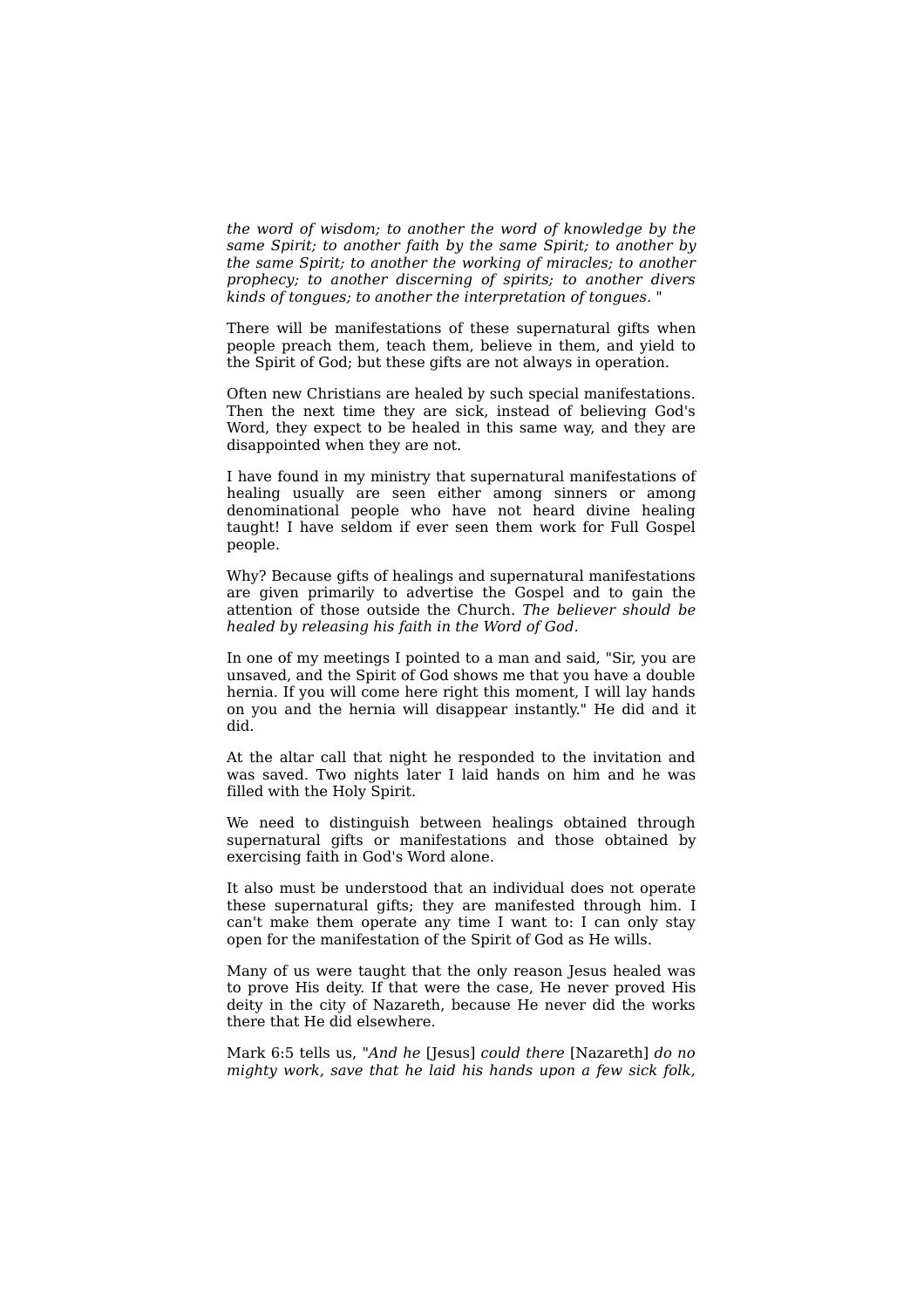*and healed them.* " (Notice that Mark didn't say that Jesus *wouldn't* do any mighty work there; he said Jesus *couldn't!) The Amplified New Testament* says, ". .. He laid His hands on a few sickly people." In other words, they were just sickly, not blind, deaf, crippled, or palsied.

Jesus did not heal people merely to prove His deity. He was not ministering as the Son of God. He was ministering as a prophet of God, anointed with the Holy Spirit. He said in Luke 4:24, *"Verily I say unto you, No prophet is accepted in his own country.* " Notice He called Himself a prophet.

In Matthew 13:58 we learn why Jesus could not heal on some occasions: *"And he did not many mighty works there BECAUSE OF THEIR UNBELIEF."* Their unbelief hindered Him.

Also in the fourth chapter of Luke, Jesus said that there were many widows in Israel when a great famine occurred during Elijah's time, *"But unto none of them was Elias sent, save unto Sarepta, a city of Sidon, unto a woman that was a widow"* (v. 26).

Even though Elijah had God's power in his life, he could not make it work for everybody. But because he was sent to this particular widow's house, there was a continuous miracle: her meal barrel never became empty, even though they kept dipping meal out of it, and her cruse of oil never ceased to flow (1 Kings  $17:16$ ).

Jesus went on to say, *"And many lepers were in Israel in the time of Eliseus the prophet; and none of them was cleansed, saving Naaman the Syrian"* (Luke 4:27). Naaman traveled many miles to reach Samaria, where he had heard the prophet Elisha could rid him of his leprosy.

Elisha had a double portion of Elijah's anointing, and the Bible records that he did twice as many miracles as his predecessor.

To Naaman, a Syrian, he said, *"Go and wash in Jordan seven times, and thy flesh shall come again to thee, and thou shalt be clean"* (2 Kings 5:10). Why didn't all the lepers in Israel go to Elisha and get healed, too?

The answer lies in the Israelites' covenant of healing with God. In that covenant the Lord said, *"I am the Lord that healeth thee"* (Exod. 15:26). In Exodus 23:25,26 He said, "... I *will take sickness away from the midst of thee ... the number of thy days I will fulfil.* " Again in Deuteronomy 7:15 He said, *"And the Lord will take away from thee all sickness* ...."

You see, they really didn't need any prophet to heal them.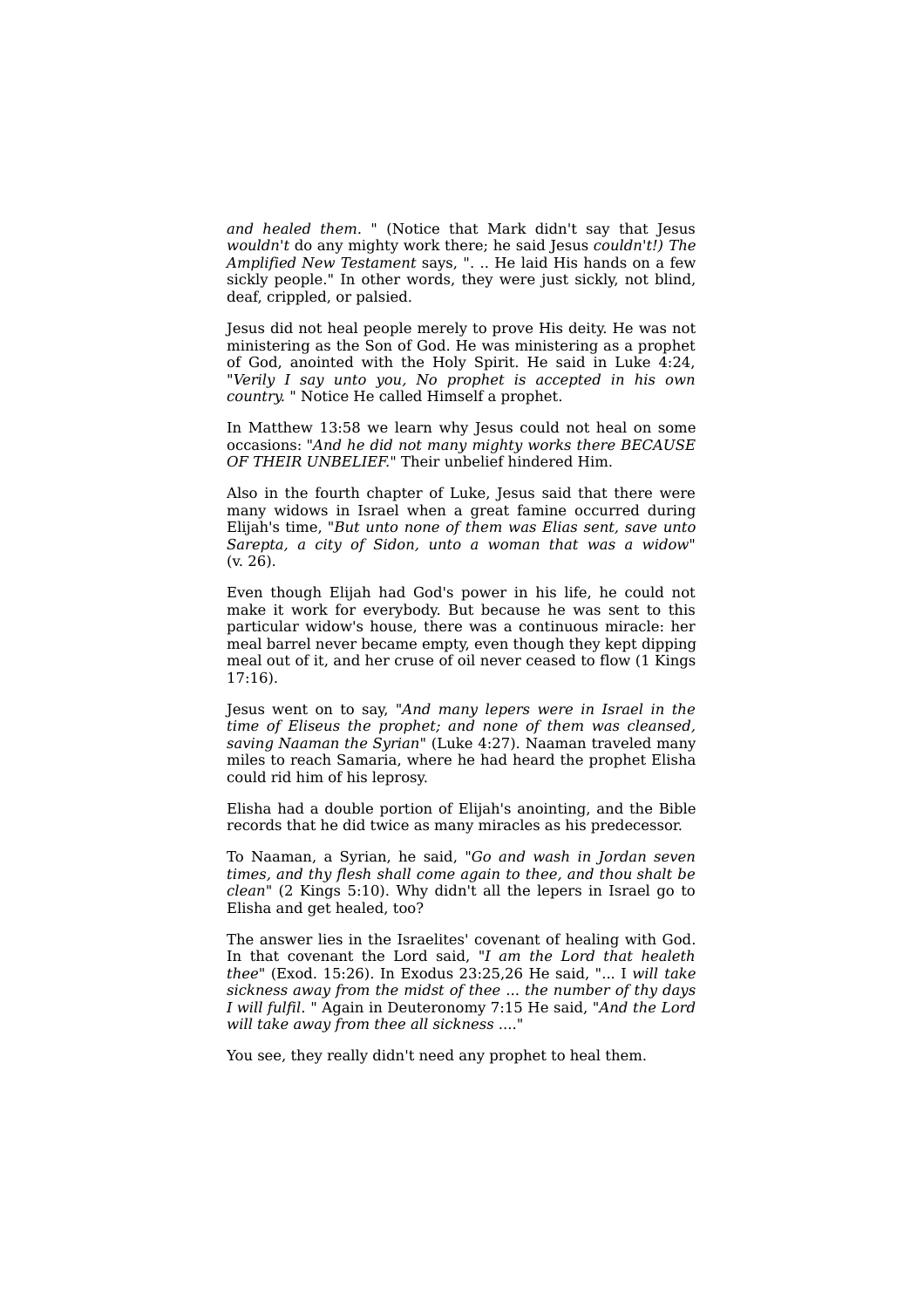They needed to believe the covenant that God had established with them. Naaman, who wasn't even under that covenant, believed and was cleansed!

After Naaman was healed, he returned to Elisha's house and offered him gold, silver, and many changes of raiment because he was so thrilled to be healed. The prophet wouldn't take any of his gifts because he knew Naaman was trying to pay for his healing. You can't pay for your healing.

Elisha's servant, Gehazi, however, had a covetous heart. He hated to see all that silver and gold and changes of raiment get away. He ran after Naaman and told him a lie: *"My master hath sent me, saying, Behold, even now there be come to me from mount Ephraim two young men of the sons of the prophets: give them, I pray thee, a talent of silver, and two changes of garments"* (2 Kings 5:22).

Naaman gladly gave him twice as much as he asked for.

Gehazi took the gold, silver, and clothing and hid it for his own use.

When Gehazi returned to Elisha's house, Elisha asked him, "... *Whence comest thou, Gehazi? And he said, Thy servant went no whither. And he said unto him, Went not mine heart with thee, when the man turned again from his chariot to meet thee....* " (vv. 25,26). In his spirit, Elisha had seen Gehazi join Naaman's chariot. He knew exactly what Gehazi had done.

Although Elisha wasn't aware of every lie that had been told in the land that day, he did have a supernatural manifestation concerning his own servant.

Some think that if one is a prophet, he is a seer and knows *everything.* However, the gifts of the Spirit are not in operation all the time; only as the Spirit wills. Gehazi knew this. He knew Elisha was a man of God who had supernatural manifestations in his life, but he knew the word of knowledge operated only occasionally. Otherwise, he wouldn't have been foolish enough to try to lie to Elisha; he would have known he couldn't get by with it.

We should stay open for manifestations of the Spirit of God, but we do not have to wait for one in order to be healed.

The gifts of healings have been manifested many times in my ministry, but I cannot make them work at will any more than Elisha could make supernatural manifestations work at will. I can't push a button or pull a lever and the gifts start working.

They operate as the Spirit wills, because He is doing it, not I.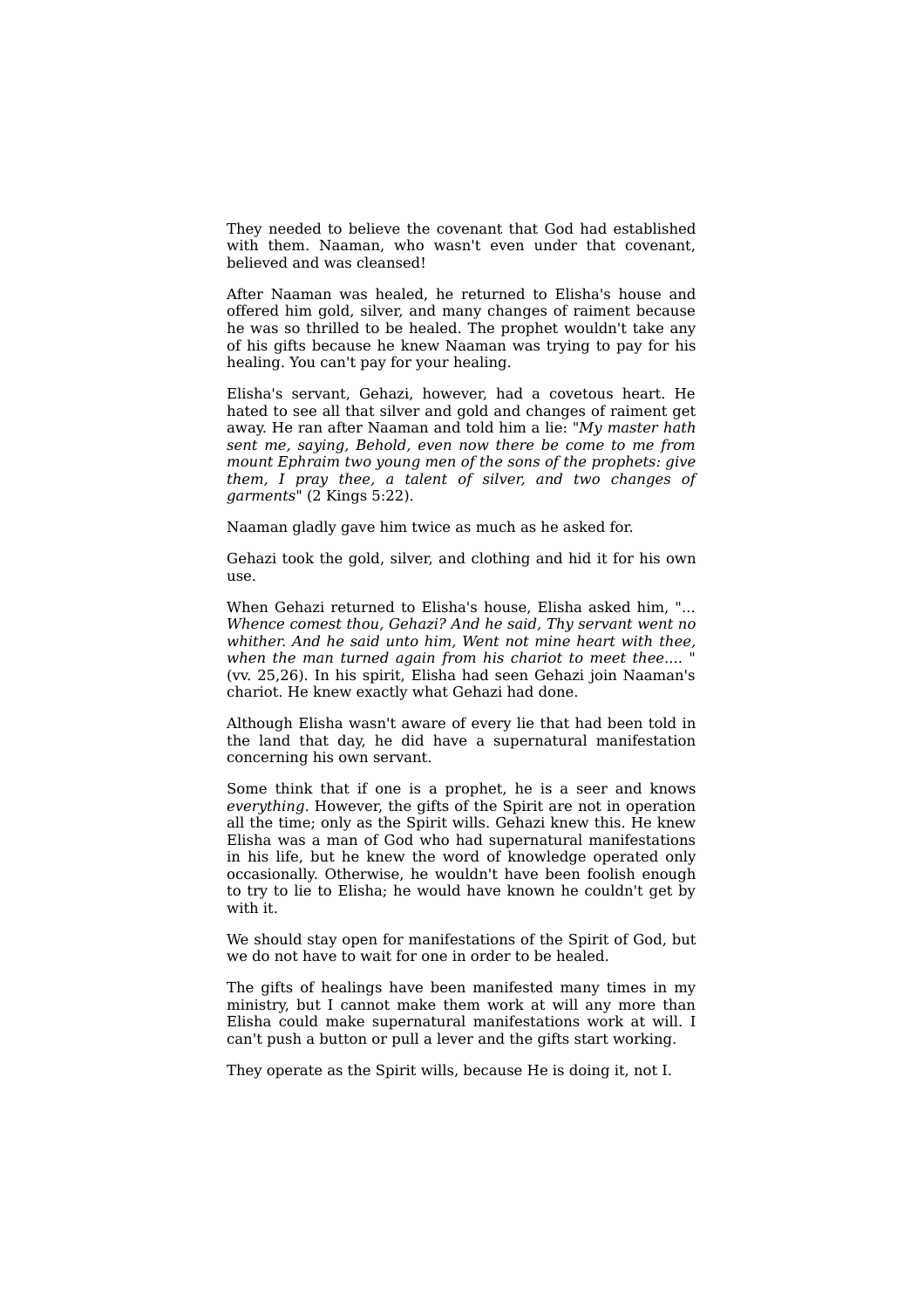Healing belongs to us. It isn't simply a matter of prayer. It isn't simply a matter of some spiritual gift in operation. *Healing belongs to us because it has been provided for us by the Lord Jesus Christ.*

I endeavor to help sick people understand this. I want to help them get healed one way or another—either by supernatural manifestations of the Spirit of God in my ministry or by getting God's Word into them so that faith will rise in their own hearts.

Then when I do lay hands on them and pray, they will receive their healing through our mutual faith.

I held a tent meeting in August 1951 in Oklahoma. The day services were held in a church and the night services were held in the tent, which had been set up in the city park. I laid hands on the sick each night after I had preached.

This laying on of hands was to be a point of contact where the people would release their faith in God's Word; and by their faith and my faith helping them all I could, they would receive their healing.

Some special manifestations of God's healing power also occurred. For example, one night a mother brought her 4-yearold son for prayer. As she carried the child, his little legs dangled limply from his body. He reminded me of a rag doll.

She told me he had had polio when he was 18 months old and he had never walked another step. Although his legs were crippled, the rest of his body had developed normally.

As I prayed for the child, God's supernatural power came down mightily in our midst, and that little boy started running up and down the platform!

Years later, when my wife and I were holding meetings in Oregon, a man introduced himself to us as that boy's uncle. He said, "I thought you would be interested to know that we have just been on vacation down in Oklahoma. My nephew is now 17 years old and is on the first string football team in high school."

We are thankful for God's power. I didn't heal the boy; God did. I would heal every polio victim if I could. I have ministered to many of them. I have "pushed the same button and pulled the same lever," so to speak, but nothing happened. I wish I could make the gifts work for everyone, just as Elisha no doubt wished he could have cleansed every leper. But supernatural manifestations only come as the Spirit wills, not as we will.

While I was preaching a meeting in Texas, a Pentecostal woman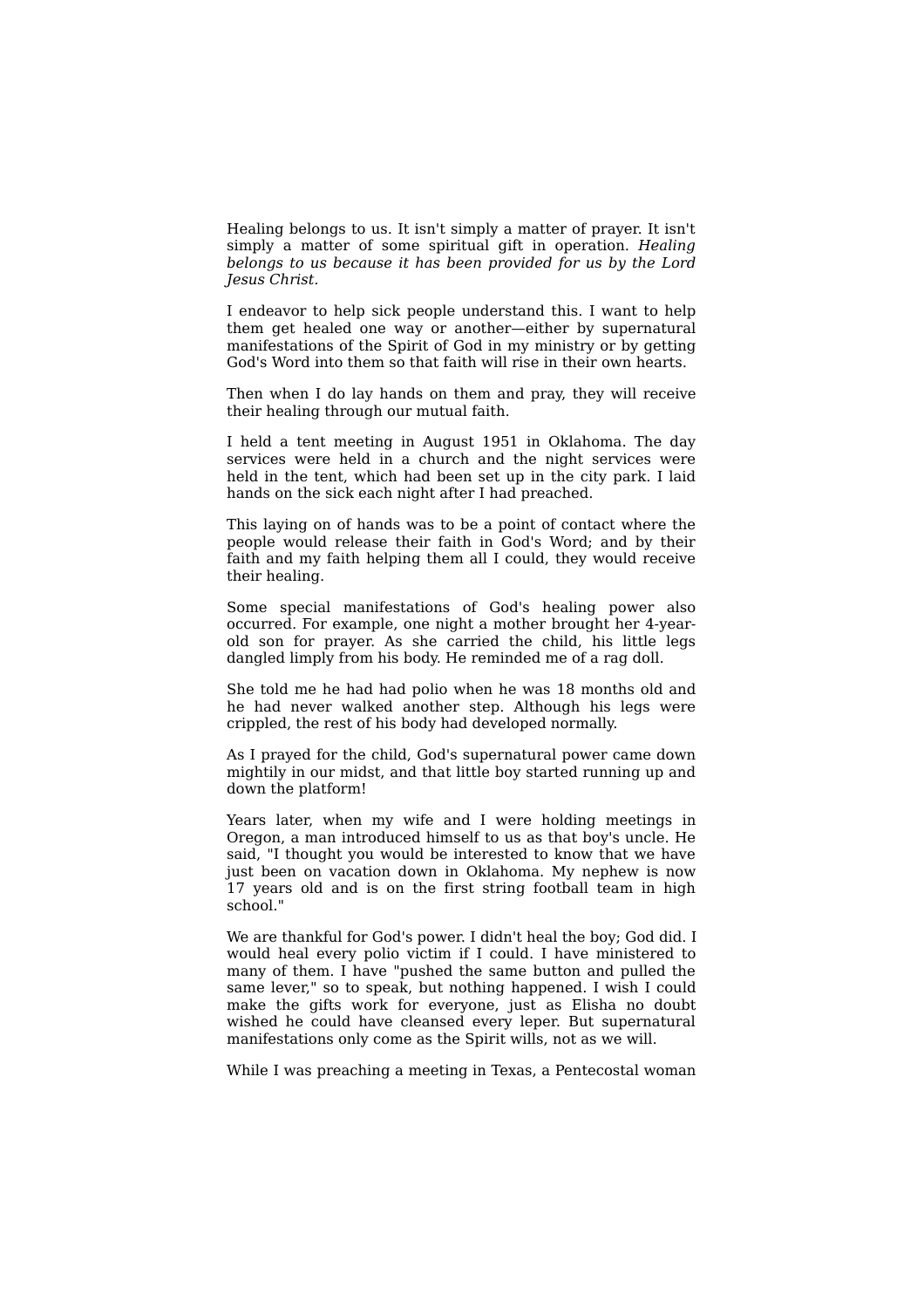brought her little girl for prayer. This child, who was about 9 years old, also had been stricken with polio. Her left leg dangled. A brace was on her foot, but when her mother removed the brace, the child couldn't walk. The limb was wasted away.

In this instance, I felt no supernatural manifestation. I had preached God's Word and the mother had believed. I laid hands on the child, prayed, and there was no manifestation. The woman took the child home, apparently in the same condition.

When she removed the child's brace to give her a bath, the foot was still turned. The leg still hung out limply from the hip.

The mother placed the child in the bathtub, got on her knees, and started to bathe her.

She recalled, "I began to cry and say, 'Lord, I am sorry. I wanted my baby to be healed.' Then I remembered what Brother Hagin had said, and my faith quickened. I believed the Word of God. I believed that healing virtue flowed into her then. It was just a matter of believing God's Word.

"Suddenly I heard something like dry sticks popping. I looked down, and that leg straightened out right in front of my eyes!"

Both legs became the same size, and the child was able to walk normally.

This miracle came through preaching and teaching the Word of God and through a faithful mother's believing and acting upon God's Word.

I believe in supernatural manifestations. We have them in our meetings. We expect them, and we should expect them. But in the meantime we must preach God's Word, and believers must continue to feed on God's Word concerning divine healing to keep their faith strong. Healing belongs to us!

#### *Chapter 2*

# *Our Twofold Redemption*

*He is despised and rejected of men; a man of sorrows, and acquainted with grief: and we hid as it were our faces from him; he was despised, and we esteemed him not.*

*Surely he hath borne our griefs, and carried our sorrows: yet we did esteem him stricken, smitten of God, and afflicted.*

*But he was wounded for our transgressions, he was bruised for our iniquities: the chastisement of our peace was upon him; and*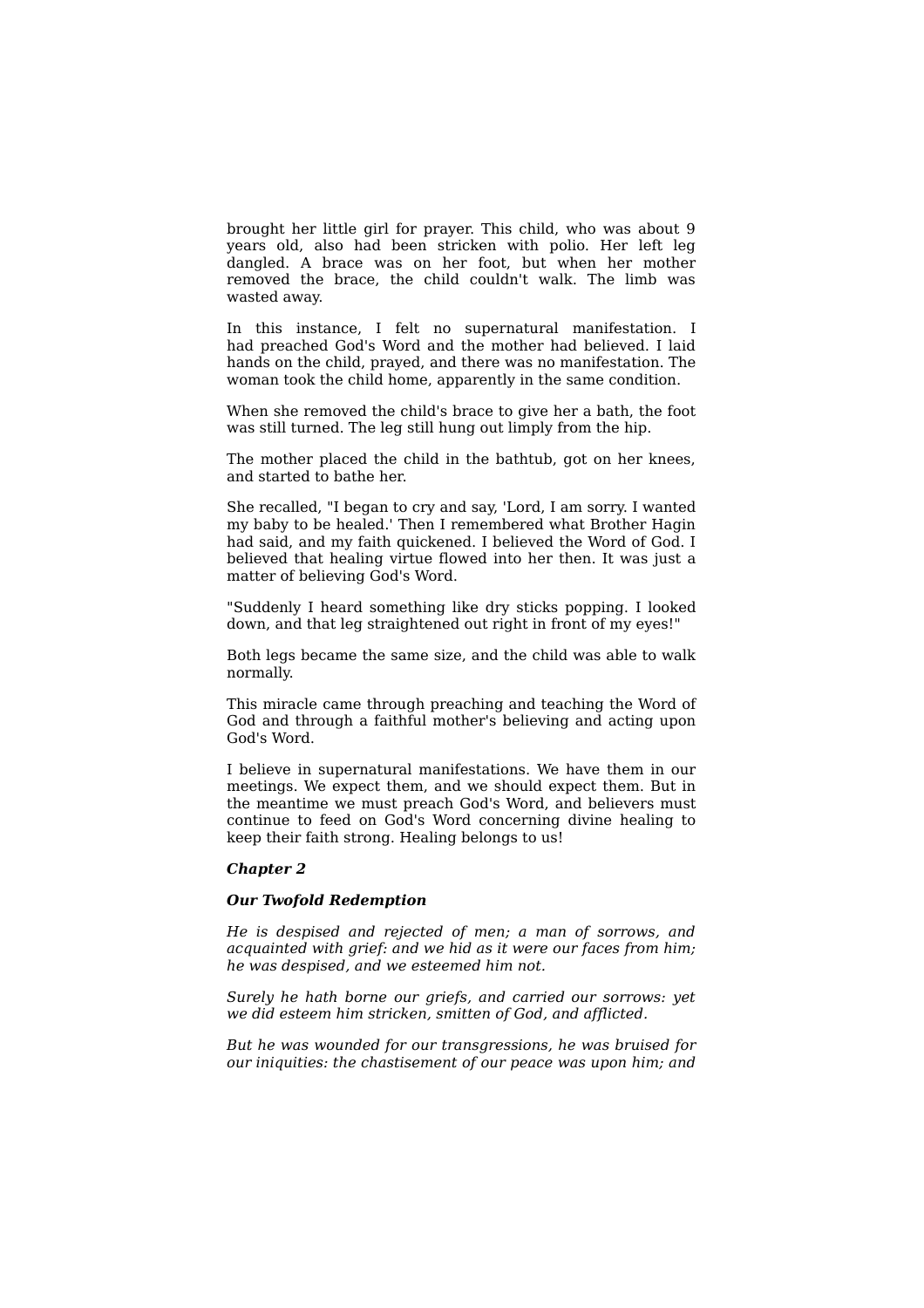*with his stripes we are healed.*

*—* Isaiah 53:3-5

The 53rd chapter of Isaiah holds the key to both our spiritual and physical redemption. The fourth verse reads in the Hebrew, "Surely he hath borne our sicknesses, and carried our pains." In the 10th verse, the *King James Version* reads, *"Yet it pleased the Lord to bruise him; he hath put him to GRIEF.* ..." Again, that is the word for "sick." The Hebrew literally says, "He hath made him sick."

Matthew 8:17 says, *"That it might be fulfilled which was spoken by Esaias* [Isaiah] *the prophet, saying, Himself took our infirmities, and bare our sicknesses.* " Matthew is quoting Isaiah 53:4. Therefore, the correct translation is, "Surely he hath borne our sicknesses and carried our pains," for, as Matthew said, *"Himself took our infirmities, and bare our sicknesses.* "

Dr. Robert Young, an able Hebrew scholar and author of *Young's Analytical Concordance to the Bible,* translated this passage in his *Literal Translation of the Bible* in this way: "He is despised, and left of men, A man of pains, and acquainted with sickness, And as one hiding the face from us, He is despised, and we esteemed him not. Surely our sicknesses he hath borne, And our pains—he hath carried them, And we—we have esteemed him plagued, Smitten of God, and afflicted. And he is pierced for our transgressions, Bruised for our iniquities, The chastisement of our peace is on him, And by his bruise there is healing to us.

All of us like sheep have wandered, Each to his own way we have turned, And Jehovah hath caused to meet on him, The punishment of us all.. . And Jehovah hath delighted to bruise him, He hath made him sick . .. with transgressors he was numbered, And he the sin of many hath borne, And for transgressors he intercedeth" (Isa. 53:3-6,10,12).

Dr. Isaac Leeser's translation of the Hebrew Bible—a translation authorized for use by Orthodox Jews—reads, "He was despised and shunned by men: a man of pains, and acquainted with disease . .. But only our diseases did he bare himself, and our pains he carried .. . and through his bruises was healing granted to us ... But the Lord was pleased to crush him through disease. ..." (Isa. 53:4,5,10).

Rotherham's translation, *The Emphasized Bible,* reads, "He laid on him sickness."

Every church believes that portion of Isaiah 53:6 ("... *the Lord hath laid on him the iniquity of us all").* Why can't they believe the rest of that redemptive concept, which we saw in verse 4: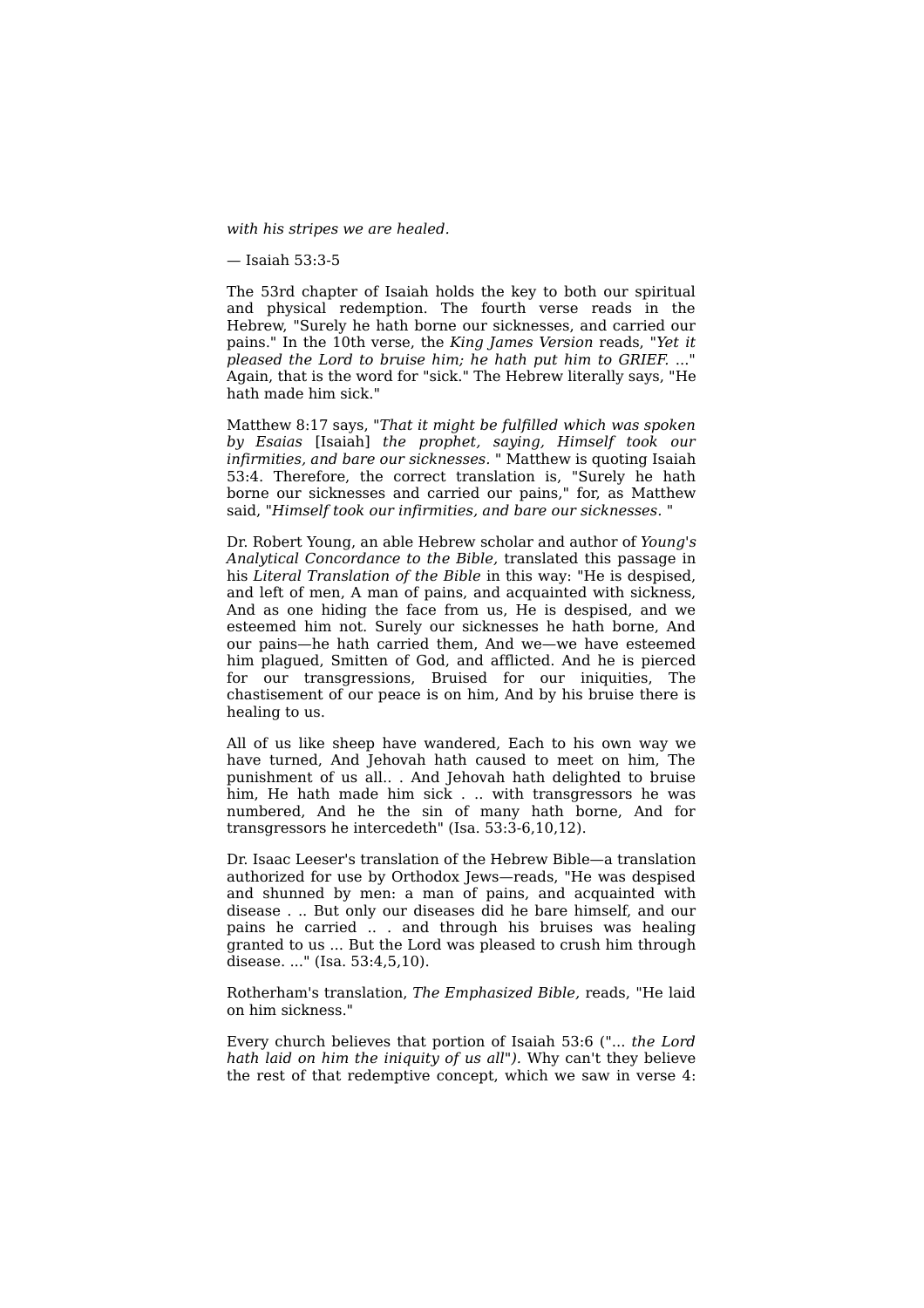"... he hath borne our sicknesses, and carried our pains"?

If I can believe that God laid my iniquities on Jesus—and because He laid my iniquities on Him there is salvation for me— I can believe it when this same chapter tells me that God also laid my sickness and disease on Jesus. I can believe for my healing.

During one of my meetings, a woman brought her daughter for prayer. The daughter was facing major surgery. A specialist was coming to Oklahoma from Chicago to perform the operation, and it was going to cost about \$6,000. The girl's mother was paying for the operation, so she forced her to come for prayer.

People are not always ready to be prayed for. If you go ahead and pray for them, you can push them further away from God. We should give people an opportunity to hear the Word of God taught before we pray for them. Then they, in faith, can receive the impartation of God's power.

After the mother (who did all the talking) finished telling me all about the girl's forthcoming operation, I said, "Let's sit down and talk a little about what the Bible says concerning healing."

"Oh, I'm in a hurry," the mother replied. "I want to get her back home so I can get back here for the night service. I have to drive 240 miles to do that."

I said, "If you are in that big a hurry, you will have to take her back home without her being prayed for. I am not going to pray under those circumstances."

Reluctantly the mother agreed, saying, "We can only stay 10 minutes." Every time I would ask the daughter a question, the mother would answer it. Then she said, "Hurry up and pray for her."

Finally I asked the daughter point-blank, "Do you believe in divine healing?"

She said, "Well, to be honest with you, I don't."

I said, "I knew that the minute you walked in the door, just as if you had told me. That's the reason I wouldn't pray for you."

The Spirit of God had revealed to me that this young woman didn't believe in divine healing, and she really didn't want to be prayed for. She never had had any teaching on the subject.

Could you pray with someone who is lost and get them saved without their believing in salvation or in Jesus?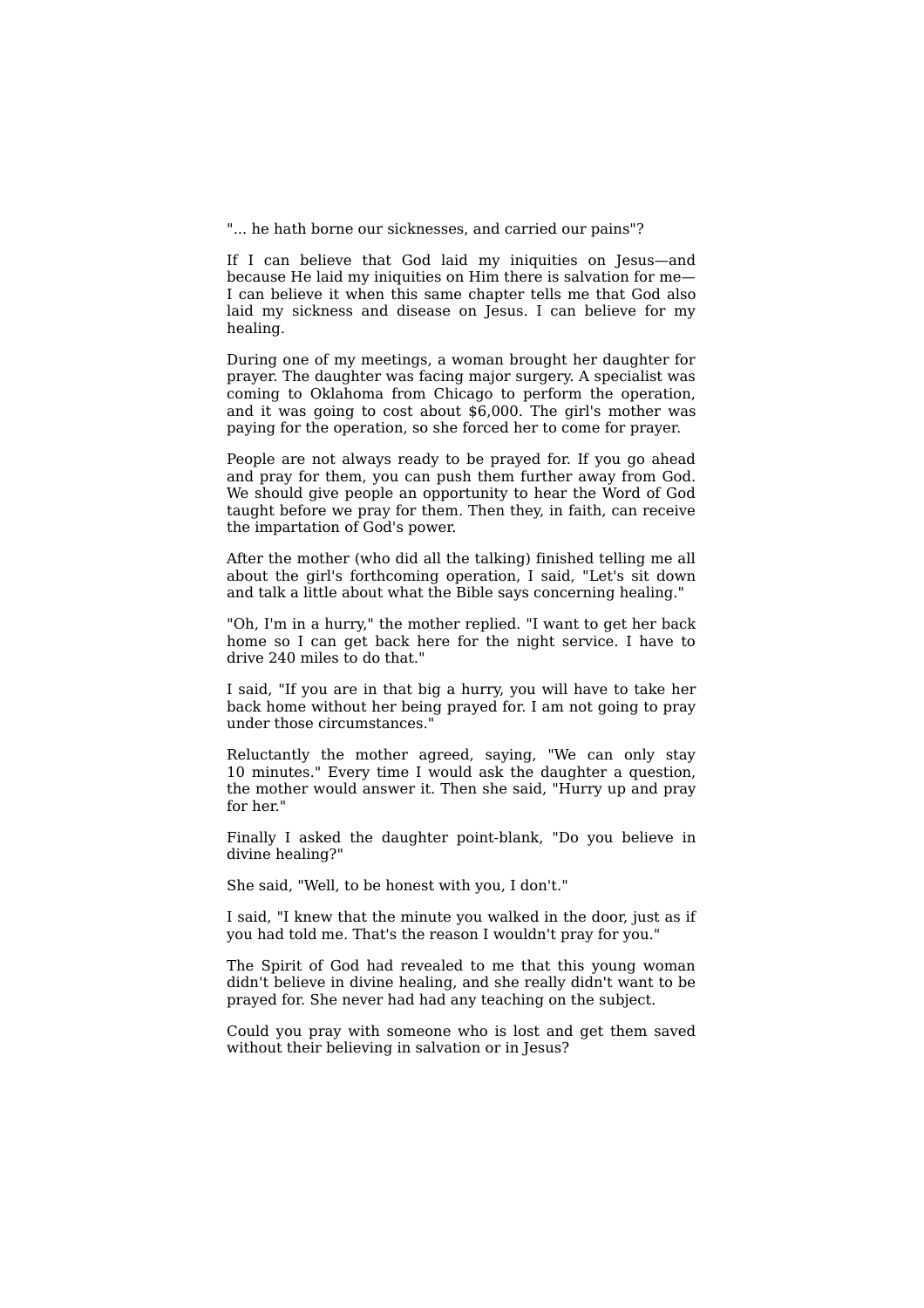Could you pray with someone to receive the baptism of the Holy Spirit without their believing in it? Certainly not. Then how are you going to pray for someone and get them healed when they don't even believe in healing?

Someone may say, "God will heal some of those people to prove healing is so." Then why doesn't He save some of them to prove salvation is so? Why doesn't He fill some with the Holy Spirit just to prove that the baptism of the Holy Spirit is real?

God doesn't work that way.

*God works on the principle of faith.* He gives you His Word so you can have faith. He expects you to come according to the Word and believe it. Then He honors that Word. When you don't believe it, when you don't act on it, when you don't honor it, He doesn't have anything to honor in your life.

The daughter said, "I am going to be honest with you. I only came here because Momma wanted me to come. We are borrowing \$6,000 from her, and when you are borrowing money from people, you just can't say no. I thought I would humor her and come along, even though I wouldn't get anything."

(You won't get anything from God by humoring someone else. You can't ride Momma's coattail into heaven. And you can't ride Momma's coattail into divine healing, either.) Then I asked her, "If the Bible said that God laid your sickness and your disease on Jesus, would healing be for you?"

"It certainly would," she said.

I said, "Well, there's a Bible over there on that table. Reach over and get it. Open it to Matthew 8:17."

She opened it and read, *"That it might be fulfilled which was spoken by Esaias the prophet, saying, Himself took our infirmities, and bare our sicknesses.* "

Then I said, "Notice the marginal reference says Isaiah 53:4.

Matthew was quoting Isaiah."

She turned to Isaiah 53:4 and read it. As she looked down at the Bible for a minute, I let that Scripture soak in for a while.

She didn't say anything. I didn't rush her. Her head was bowed over the Bible. When she looked up, tears glistened in her eyes.

She said, "Brother Hagin, please lay your hands on my head and pray. I will be healed. We won't have to borrow that money from Momma. I won't have to have the operation. Yes,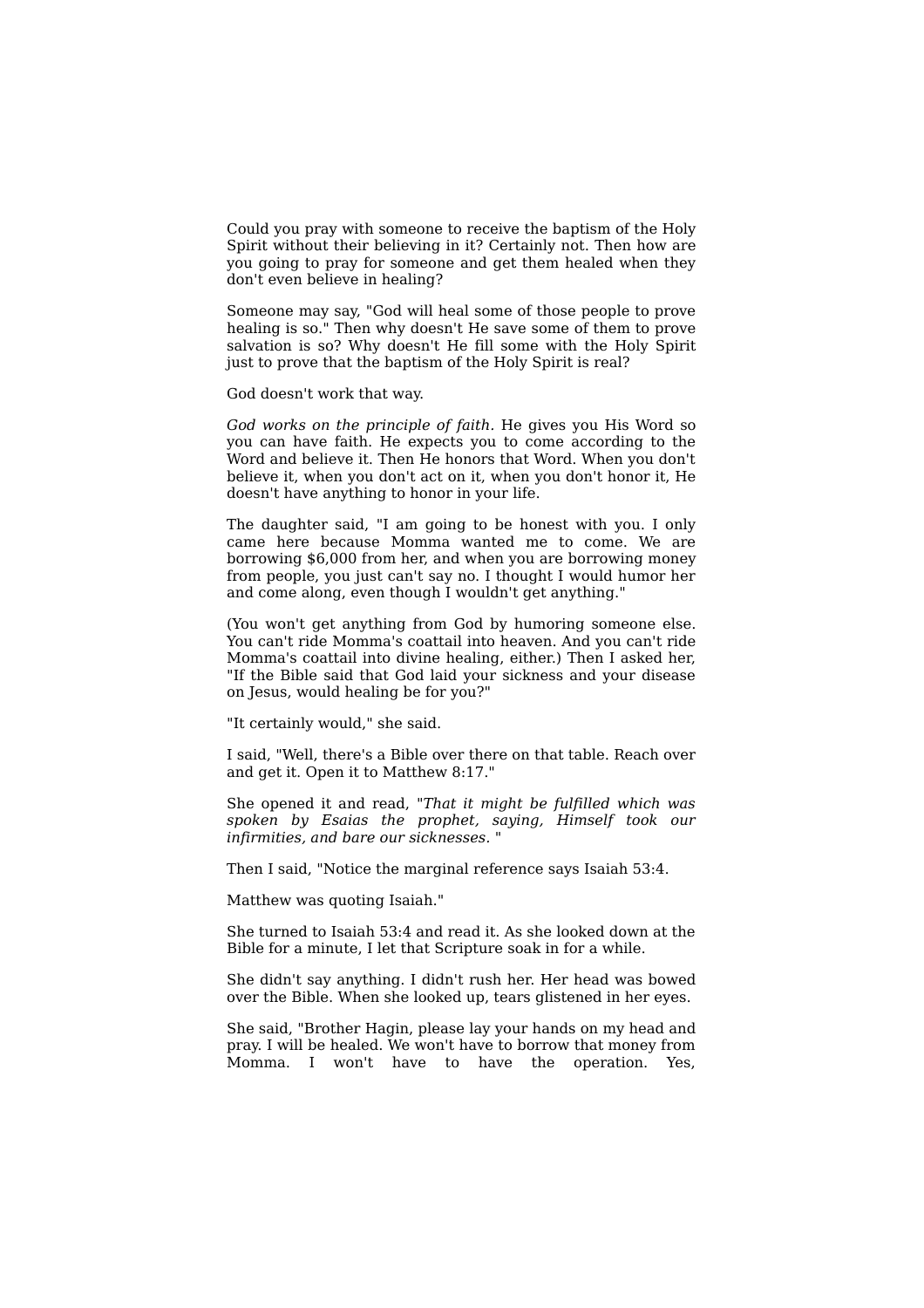healing belongs to me."

Then she added, "I am sure my pastor doesn't know that truth, for I believe he is honest and would preach it if he knew it."

"I am sure he would, too," I answered. Then I laid my hands on her head and prayed. She was marvelously healed and didn't have to have the operation. Her healing didn't come about through any supernatural manifestation. I didn't have any special leading or special anointing at this time. I simply acted in faith on the Word. God's Word works.

The following year I was preaching at the Full Gospel church in her town. One night someone rolled a fellow into the meeting in a wheelchair. After we laid hands on him and prayed, he got out of that wheelchair and walked. I sat in the chair then, and he jubilantly pushed me up and down the aisle.

The next night the pastor of that church introduced me to a very distinguished-looking gentleman who was seated on the platform with him. He was the pastor of the denominational church the woman's daughter attended.

He told me, "The man in the wheelchair who was here last night and was healed is a member of my church. We built a ramp especially for him so he could come to church, and he never misses a service.

"This morning I drove downtown, and as I was parking, I saw him walking down the street. I nearly fainted! For years he has been around these streets in his wheelchair. I jumped out of my car and ran to him to find out what had happened.

"He said, 'I was at the Full Gospel church last night, and there was a preacher there praying for the sick. God healed me.' I came over here tonight to express my appreciation to this pastor and church and to you for holding fast to the truth I hadn't seen. I want to thank you all for this man's healing and for the knowledge that it is God's work."

I preached that night on "Salvation and Healing: The Double Cure." Afterwards the denominational pastor said, "Would you loan me your sermon notes? I want to preach that same sermon next Sunday morning, because my church wants to know what happened. After I have preached it, I am going to ask everyone who is sick to come forward, and I will lay my hands on them in the Name of Jesus, just like you did."

All this came about as a result of that one young woman's hearing and accepting the fact that healing belonged to her.

Healing belongs to you, too.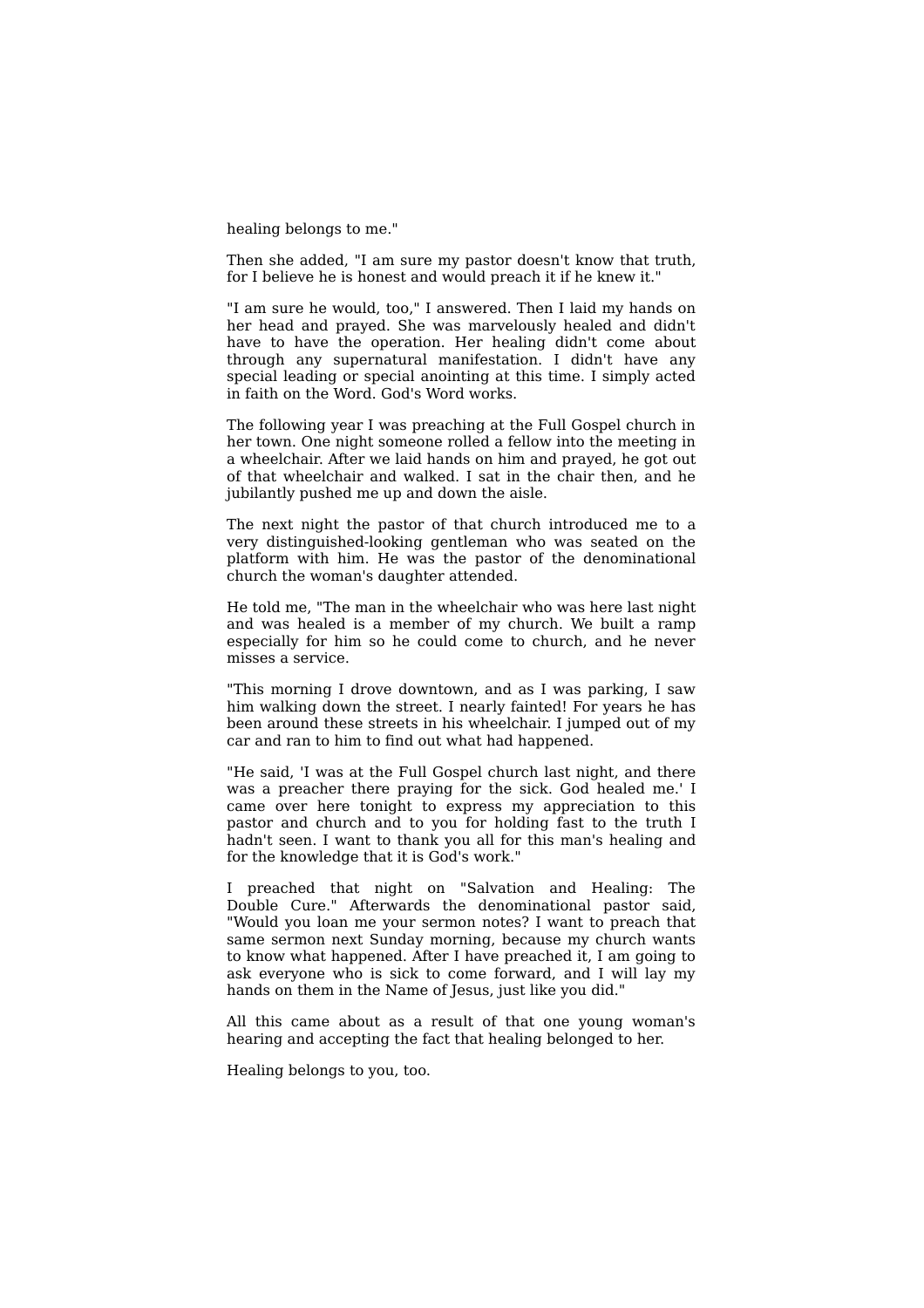"Surely he hath borne our sicknesses, and carried our pains...." God laid on Jesus our sicknesses and pains, and He bore them. That means that the sicknesses and pains you may be suffering were laid on Jesus. He actually bore them, just as He bore your sins. *"He was wounded for our transgressions, he was bruised for our iniquities: the chastisement of our peace was upon him; and with his stripes we are healed.* "

We believe God laid our *sins* on Jesus; therefore, we don't have to bear them. This passage from Isaiah also says that God laid our *sicknesses* on Jesus. We can say, "God laid my sickness on Jesus and made Him sick with my disease." The Word declares that: *"For he hath made him to be sin for us, who knew no sin; that we might be made the righteousness of God in him"* (2 Cor. 5:21).

Not only did God make Jesus, who knew no sin, to be sin, but the literal Hebrew wording of Isaiah 53:10 tells us that God made Jesus, who knew no sickness, to be sickness. He made Him sick with your diseases so you might be perfectly well in Christ.

Thus, we have seen that the Scriptures in Isaiah 53 and Matthew 8 deal with the disease problem that faces the world today. If they don't, how can we preach salvation from the 53rd chapter of Isaiah? What right would we have to say that part of it belongs to us, but the other part doesn't?

Christ provided deliverance from sin *and* sickness for us when He purchased our twofold redemption at Calvary.

## *Chapter 3*

# *The Laying on of Hands*

God has provided several methods to increase our faith as we seek to receive divine healing. One of the most prominent is the laying on of hands: ".. *.They shall lay hands on the sick, and they shall recover"* (Mark 16:18).\*

Of course, laying on of hands alone won't heal you. If it would, there would have been no need for God to lay our sicknesses and diseases on Jesus. The laying on of hands merely helps you release your faith in the Word of God.

Laying on of hands is one of the fundamental principles of the doctrine of Christ. Hebrews 6:1,2 says, *"Therefore leaving the principles of the doctrine of Christ, let us go on unto perfection; not laying again the foundation of repentance from dead works, and of faith toward God Of the doctrine of baptisms, and of LAYING ON OF HANDS, and of resurrection of the dead, and of eternal judgment.* "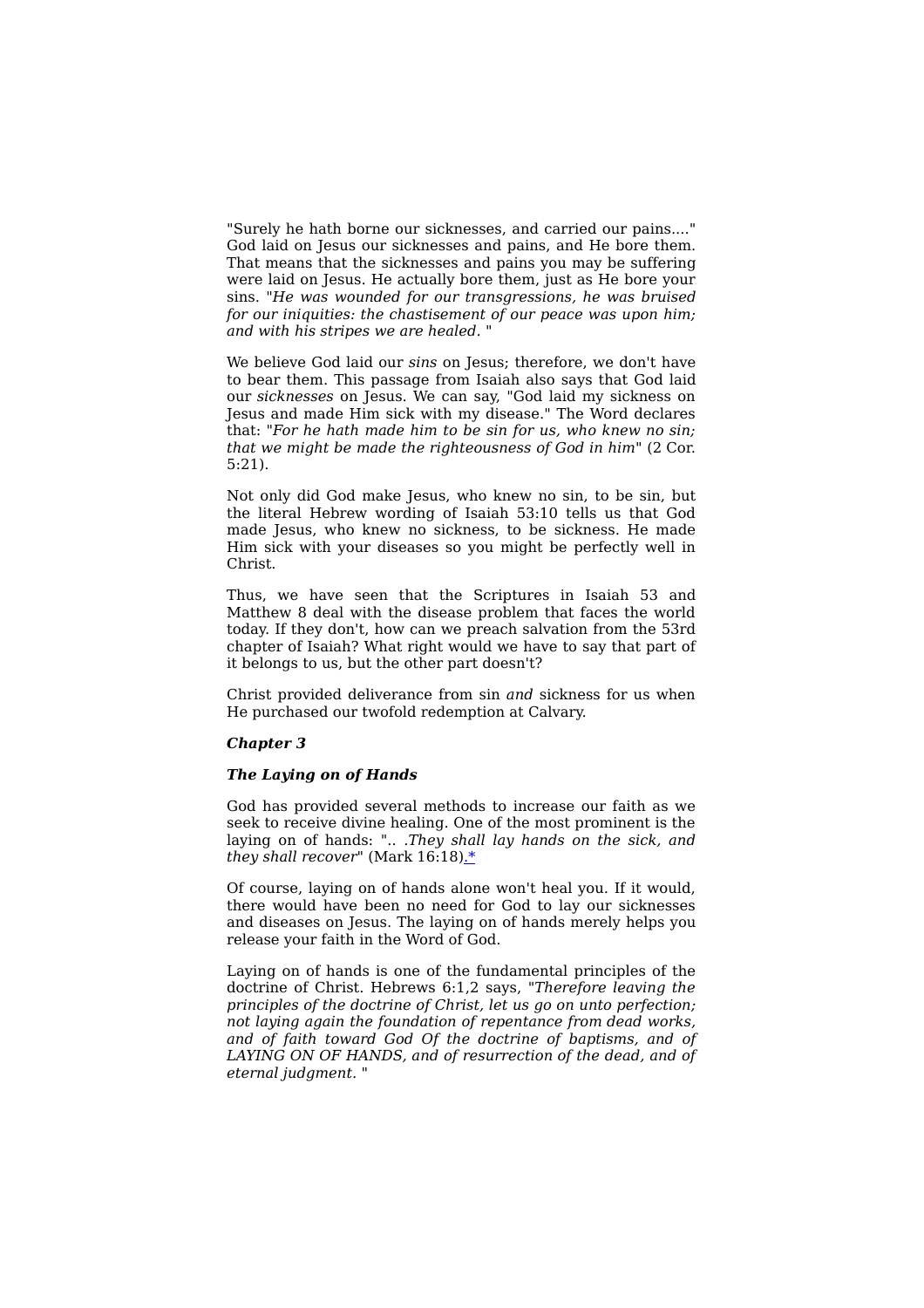There is more to laying on of hands than its role in healing.

Leaders in the New Testament Church laid hands on men to ordain them into the ministry. They laid hands on the seven deacons appointed to serve tables. They also laid hands on believers to be filled with the Holy Spirit: *"Then laid they* [Peter and John] *their hands on them* [the Samaritans], *and they received the Holy Ghost"* (Acts 8:17).

In Paul's letter to the churches in Galatia, he said, *"He therefore that ministereth to you the Spirit, and worketh miracles among you, doeth he it by the works of the law, or by the hearing of faith?"* (Gal. 3:5). Of course, the answer was, "By the hearing of faith." Paul said that the miracles which occurred among them and the manifestations of the Holy Spirit were done by the hearing of faith.

The reason we are less successful in much of our laying on of hands is because we make a practice of it without the accompanying preaching and teaching of God's Word. Too often the laying on of hands becomes simply a form, ritual, or empty formality in our churches. We come, hands are laid upon us, but nothing happens.

We seem to have the idea that Jesus went around laying hands on everyone He met, but He didn't.

If we read the Bible carelessly, we probably think Jesus healed everyone who was sick everywhere, and whoever was within reach of Him anywhere automatically received healing.

This couldn't be true, however, because Peter and John went through the gate called Beautiful just a few days after Jesus had ascended, and a man crippled from birth lay there begging alms.

The Bible says he was carried there every day. It hadn't been too many days since Jesus Himself had walked through that gate.

If Jesus always healed everyone in Jerusalem and throughout the countryside, where did those sick people come from who were brought into the streets so that Peter's shadow might fall upon them? (Acts 5:15,16).

Once Jesus walked up to the pool of Bethesda, which had five porches, or sheds, around it, filled with sick people. Every so often, an angel came down from heaven and "troubled" the water, and the first one into the water got healed.

Jesus said to one man, "... *Wilt thou be made whole? The impotent man answered him, Sir, I have no man, when the*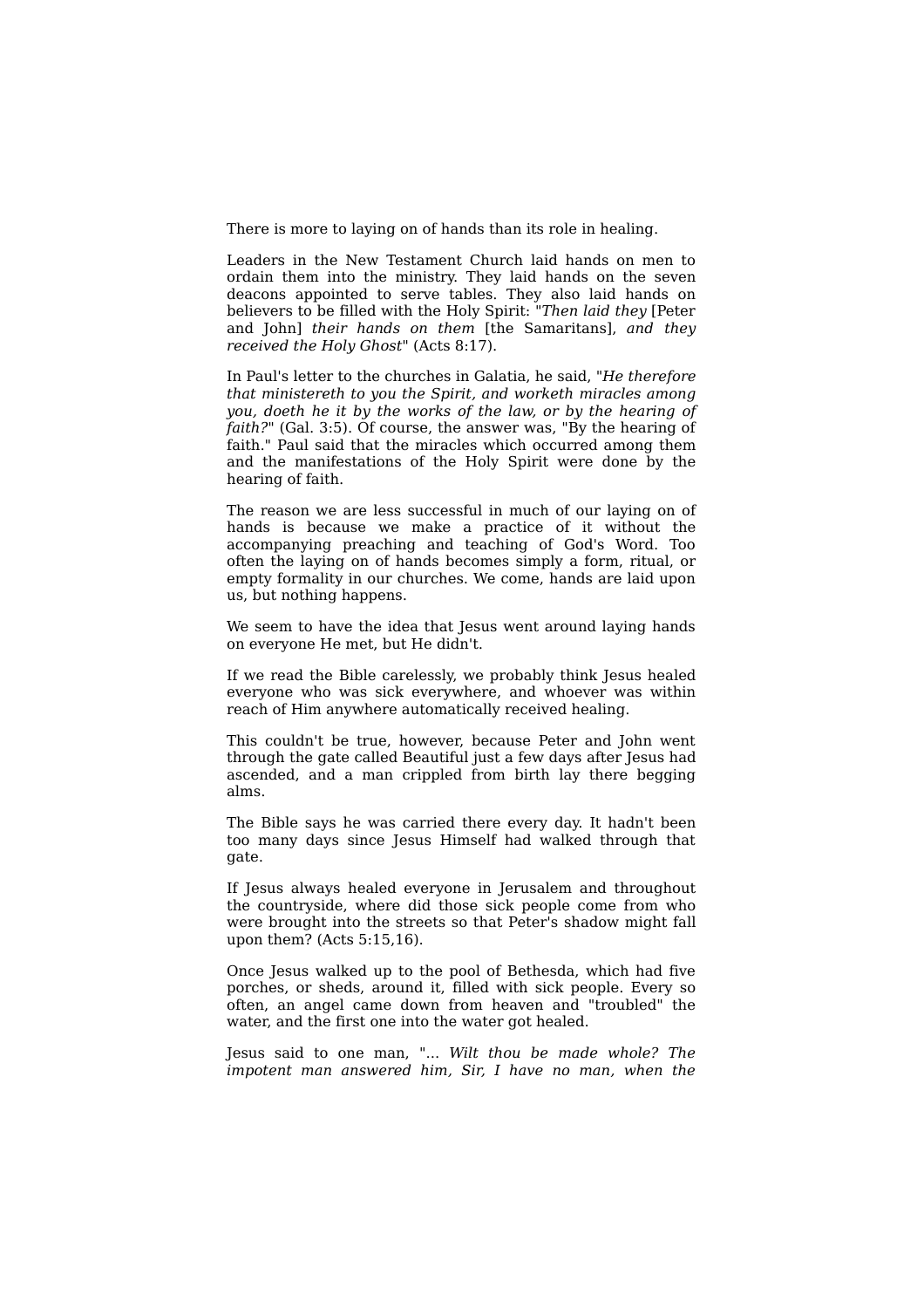*water is troubled, to put me into the pool: but while I am coming, another steppeth down before me. Jesus saith unto him, Rise, take up thy bed, and walk. And immediately the man was made whole, and took up his bed and walked.* ..." (John 5:6-9).

Although many sick persons were crowded around that pool, if anyone else got healed, I don't know about it. I am well satisfied that if they had, the Bible would have recorded it.

We have made it a practice in Full Gospel circles to line people up, lay hands on them, and pray for them. Some have gotten healed, and some haven't. Some people have been through every healing line in America.

I have told these chronic seekers for healing and the baptism in the Holy Spirit, "Don't come back anymore for me to lay hands on you, because every time you come, you are getting further away from it. Come here with your Bible and listen to the Word of God being taught. Then when faith comes, I will know it."

We see in Acts 14 that Paul recognized faith. " *And there sat a certain man at Lystra, impotent in his feet, being a cripple from his mother's womb, who never had walked: The same heard Paul speak: who stedfastly beholding him, and PERCEIVING THAT HE HAD FAITH TO BE HEALED, Said with a loud voice, Stand upright on thy feet. And he leaped and walked"* (Acts 14:8-10).

When John Alexander Dowie was having considerable success praying for the sick in Australia before the turn of the century, American newspapers published accounts of some of the healings. Therefore, when word got out that he was coming to San Francisco, sick people came from all over California to be prayed for.

Upon Dowie's arrival, June 7, 1888, the manager of the Palace Hotel said to him, "You must do something. Sick people are lined up for two blocks in every direction wanting you to pray for them."

Dowie said, "All right, let them into my room one at a time and I will talk to them." Hundreds of people passed through his room, but he didn't pray for one of them. He knew they weren't ready.

He had given up on the godless curiosity seekers when he noticed an old crippled woman waiting in the corridor. She was so poor she had had to borrow the dollar or more fare to travel to San Francisco from Sacramento. She was in constant pain from a diseased foot and was using a long pine crutch. Her desperate spiritual hunger touched Dowie.

She walked into the room sick and came out perfectly healed,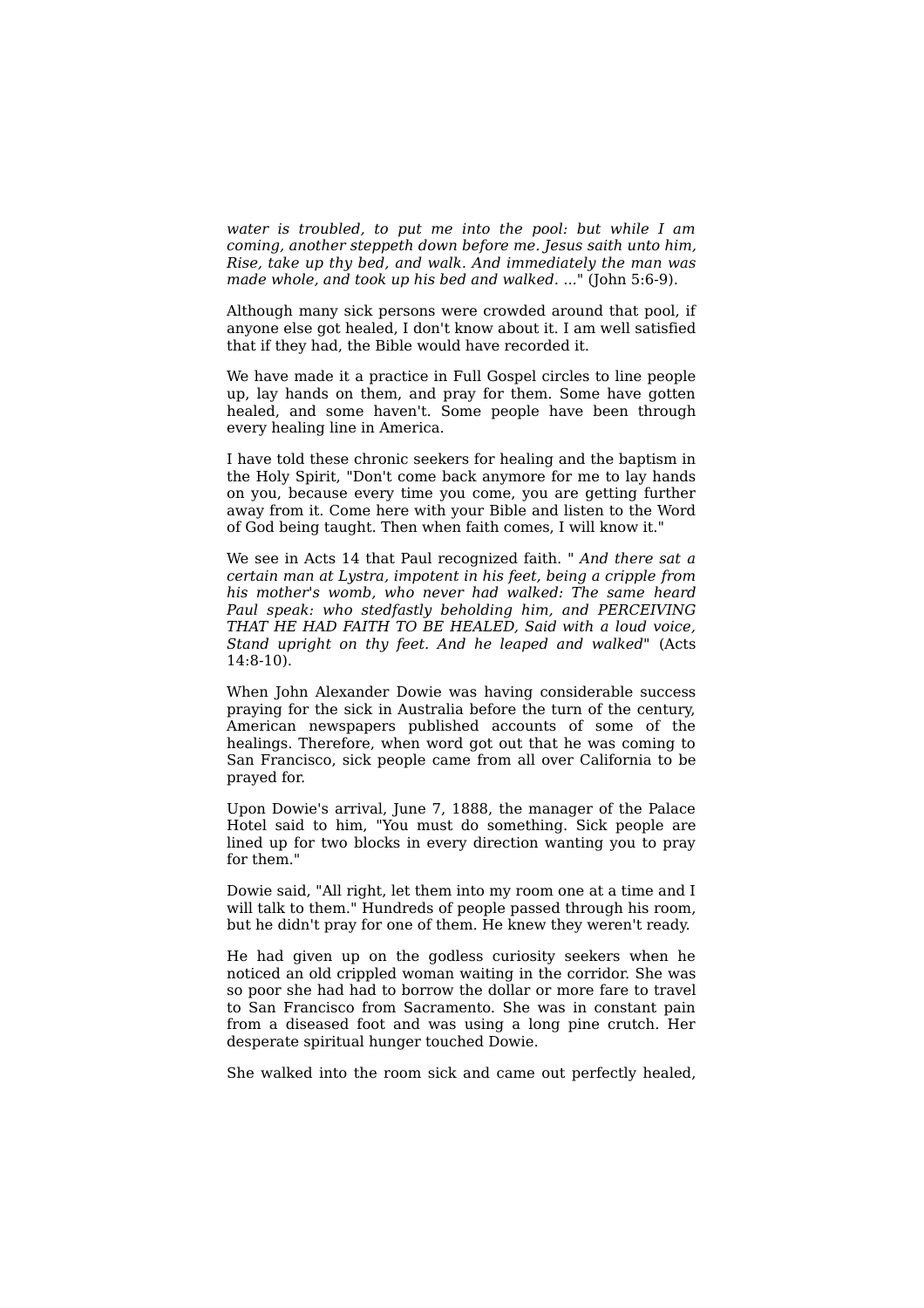walking normally, because Dowie perceived that she had the faith to be healed. She was the only person he laid hands on and prayed for out of several hundred. He had 100 percent success, because the only person he prayed for got healed!

On many occasions as I have taught, I have perceived that someone had faith, and I have said, "You are ready. Come on and get your healing." When I do it that way, I, too, have a 100 percent success rate. This is so much better than when we try to minister in a wholesale manner and see only a few healed.

I often tell people, "If you will give me the same opportunity you would a doctor, I will get you healed, and it won't cost you a dime."

People go to the doctor, and if he says, "Come back next Tuesday," they go back next Tuesday. If he says, "Come again Friday," they return on Friday. This may go on for months.

However, if I tell them, "Come back," they get angry. They say, "Well, I'm not going back anymore. I thought surely he would pray for me!" But they may not be ready yet.

Often a doctor will tell a patient. "I am going to put you in the hospital for several days to build you up before your operation." But if I tell them, "I want you to stay in the services for several days to get your faith built up to receive healing,"

they get angry. If they will stay under the sound of the Word of God, it will have an effect on them. Then the Spirit of God will show me what to do and how best to help them.

I once laid hands on a man facing major surgery, but he didn't receive heeding. He kept returning to my meetings. One night he told me, "I was in that healing line and didn't receive my healing, but after hearing you teach I can see where I missed it: I didn't try to believe or receive anything. I thought if you had it, it would work. Now I see I have my part to play.

"I am supposed to go to the hospital Friday morning. They want to keep me there several days to build me up for this operation, but I'm not going. I'll be back here Friday night for that special laying-on-of-hands service."

Friday night he was the first one in the line.

I said, "Well, I see you are here."

"Yes." he said. "I am here. I'll receive my healing, too. Just put your hands on me." He was instantly healed, and he never had to have that operation. I heard from his pastor several years later, and he still was healed.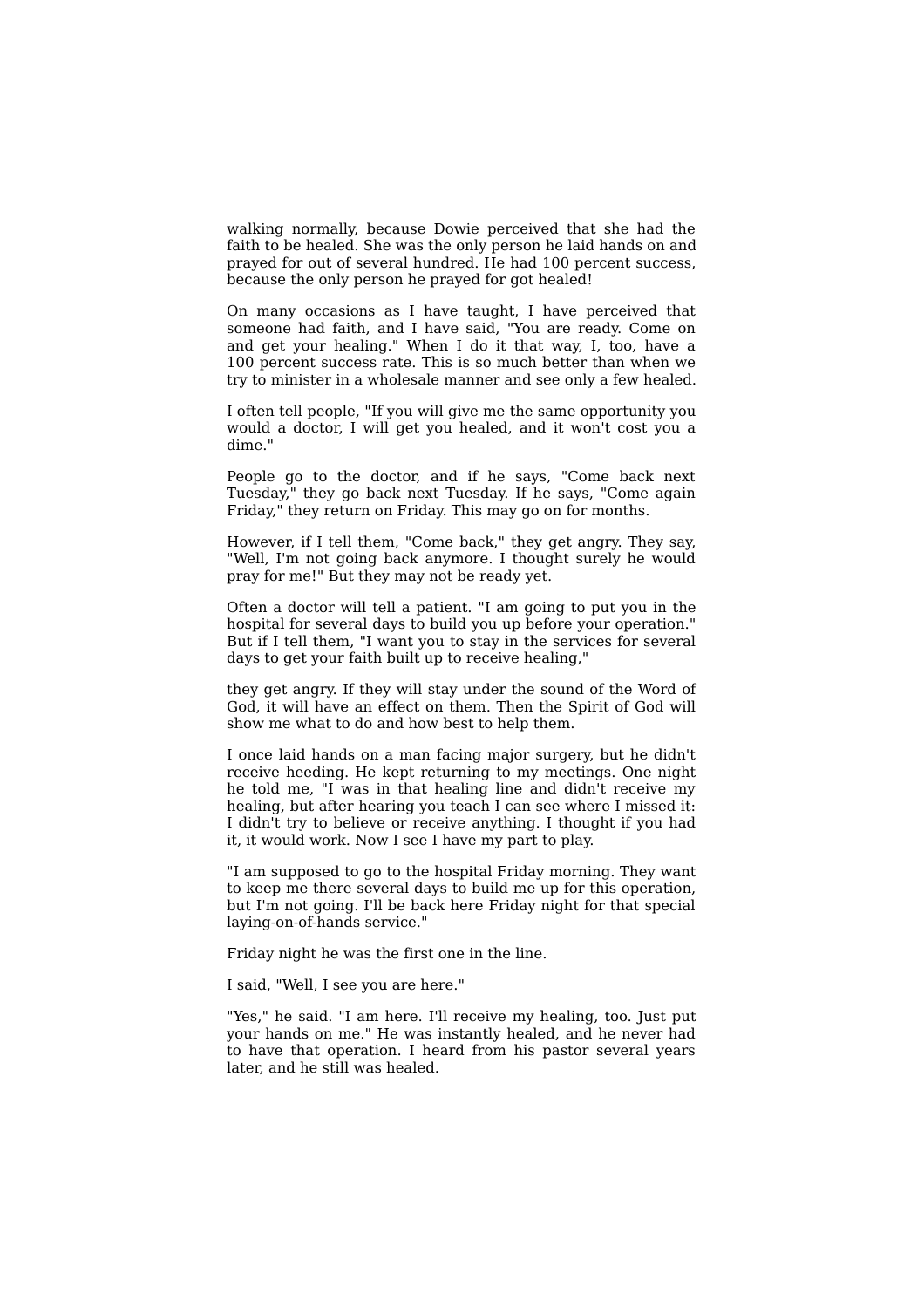I have seen people filled with the Holy Spirit in the same way. They came to be filled, but they didn't receive when I laid hands on them. Nevertheless, they kept coming back to the services, and as their faith was built up by listening to the Word of God being taught, they received the infilling of the Holy Spirit.

Many times I tell people to look at their watch as hands are laid on them and believe they received their healing then, whether there is a physical manifestation or not. I have seen people with terminal cancer and other extreme cases healed that way. There wasn't any manifestation at the moment, but they simply looked at their watch and said, "That's it. Praise God, I accept it now." Then the manifestation came.

#### Why doesn't the manifestation always come instantly?

There are several reasons. One is that healing is by degree, based on two conditions: (1) the degree of healing virtue ministered; (2) the degree of the individual's faith that gives action to that healing virtue. If there is no faith to give action to it, it will not be manifested at all, even though the healing virtue is actually ministered.

Many people have told me, "When you laid hands on me, I felt the power of God go through me like a bolt of electricity. I felt all right for two or three days, but now every symptom has come back on me."

*There was no faith on the part of that individual to give action to that power.* They knew it was there—they felt God's healing power go into them—but they didn't act on the Word of God.

Before I received my healing, I was a bedfast teenager with two serious organic heart problems, and my body was partially paralyzed.

As a member of a denominational church, I thought the Bible was true, but I knew nothing about the power of God in operation in healing or miracles. But when I said with my mouth because I believed it in my heart, "I believe I receive my healing.

I believe I receive healing for my heart. I believe I receive healing for my paralyzed body," I felt something like a warm oil come down over my head and spread over my shoulders, down my body, and out the end of my toes. My paralysis left and has never been back.

Many have testified that they felt God's healing power as a warmth. An attorney from a denominational church in Texas said he felt something come over him like a warm glow. He said it was as if his whole body were bathed in warm oil. At first it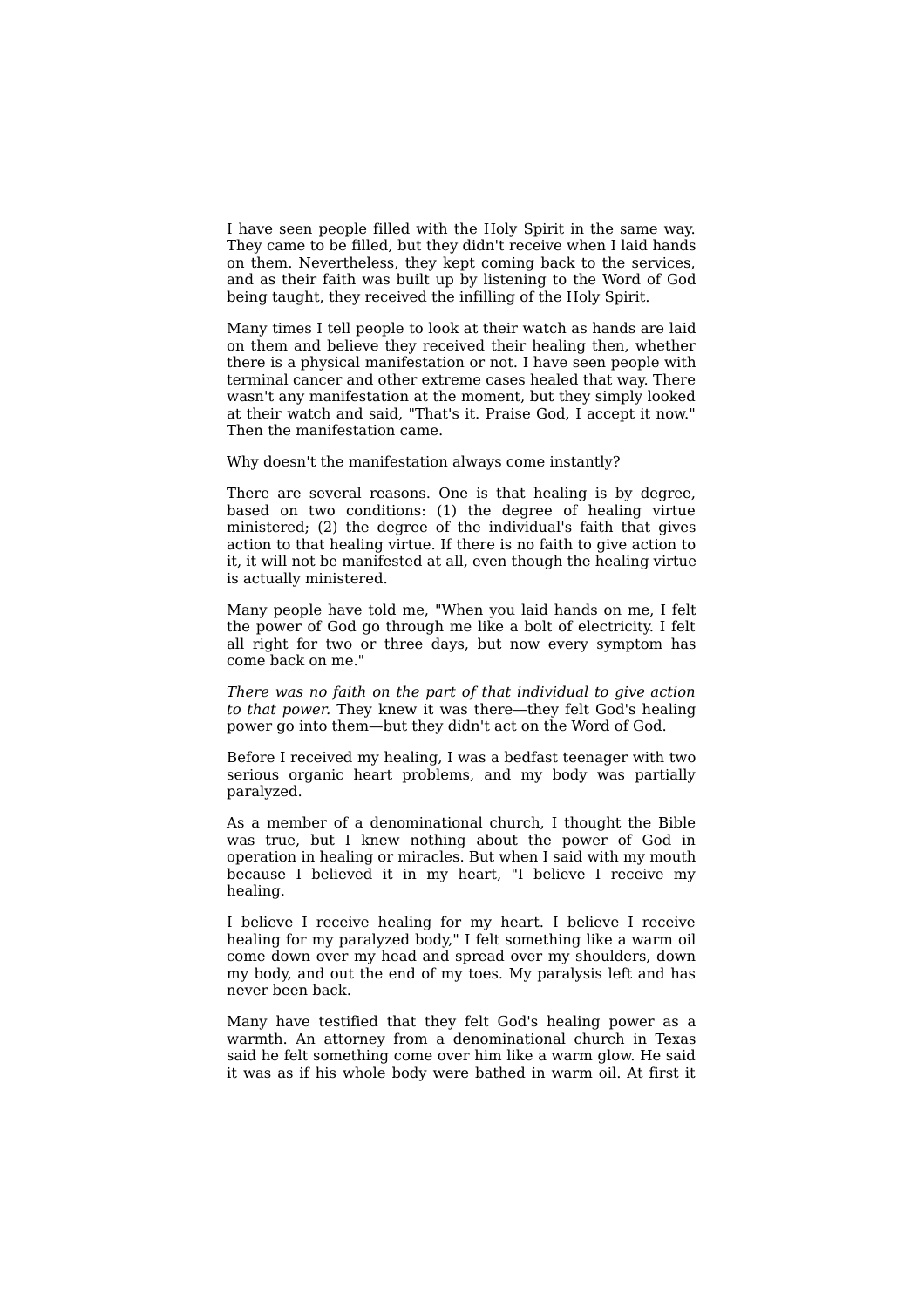frightened him. Then he realized this must be God's power, and he began to yield to it. This power lifted him out of his bed and placed him on the floor.

"I stood up, and every symptom of my disease left," he said.

His doctors had given him up to die. He went back to them, and they made X-rays and ran tests, but they couldn't find a thing wrong with him. He had experienced God's healing power. And he was by himself—no one laid hands on him. I, too, was by myself in my bedroom—no one laid hands on me. But that same power was manifested.

Everyone who has been born again of the Holy Spirit has an anointing of the Spirit in him. First John 2:27 says, *"But the anointing which ye have received of him abideth in you...* ." You have the right to lay hands in faith on anyone and expect them to be healed if they release their faith.

Laying on of hands also can be practiced from the standpoint of the law of transmission. By the laying on of hands, you transmit God's healing power to sick persons because you are anointed with that power. Notice this power does not work automatically. You cannot transfer this healing power to whomever you will. Jesus could not (Mark 6:5).

When the woman with the issue of blood touched Jesus and He felt this healing anointing or power go out of Him, He said, "... *Who touched my clothes? And his disciples said unto him, Thou seest the multitude thronging thee, and sayest thou, Who touched me?"* (Mark 5:30,31).

There was no way of telling how many people had touched Him out of curiosity to see if anything would happen to them.

But no power had flowed into any of them.

"... *He looked round about to see her that had done this thing. But the woman fearing and trembling, knowing what was done in her, came and fell down before him, and told him all the truth. And he said unto her, Daughter, thy faith hath made thee whole.* ..." (Mark 5:32-34).

Someone said, "I thought it was that healing power that flowed out of Him."

Jesus said it was her faith that did it.

Actually, it was a combination of the two: Her faith activated that healing power. It was there all the time, but the other people who had touched Him received nothing because they didn't mix faith with their action.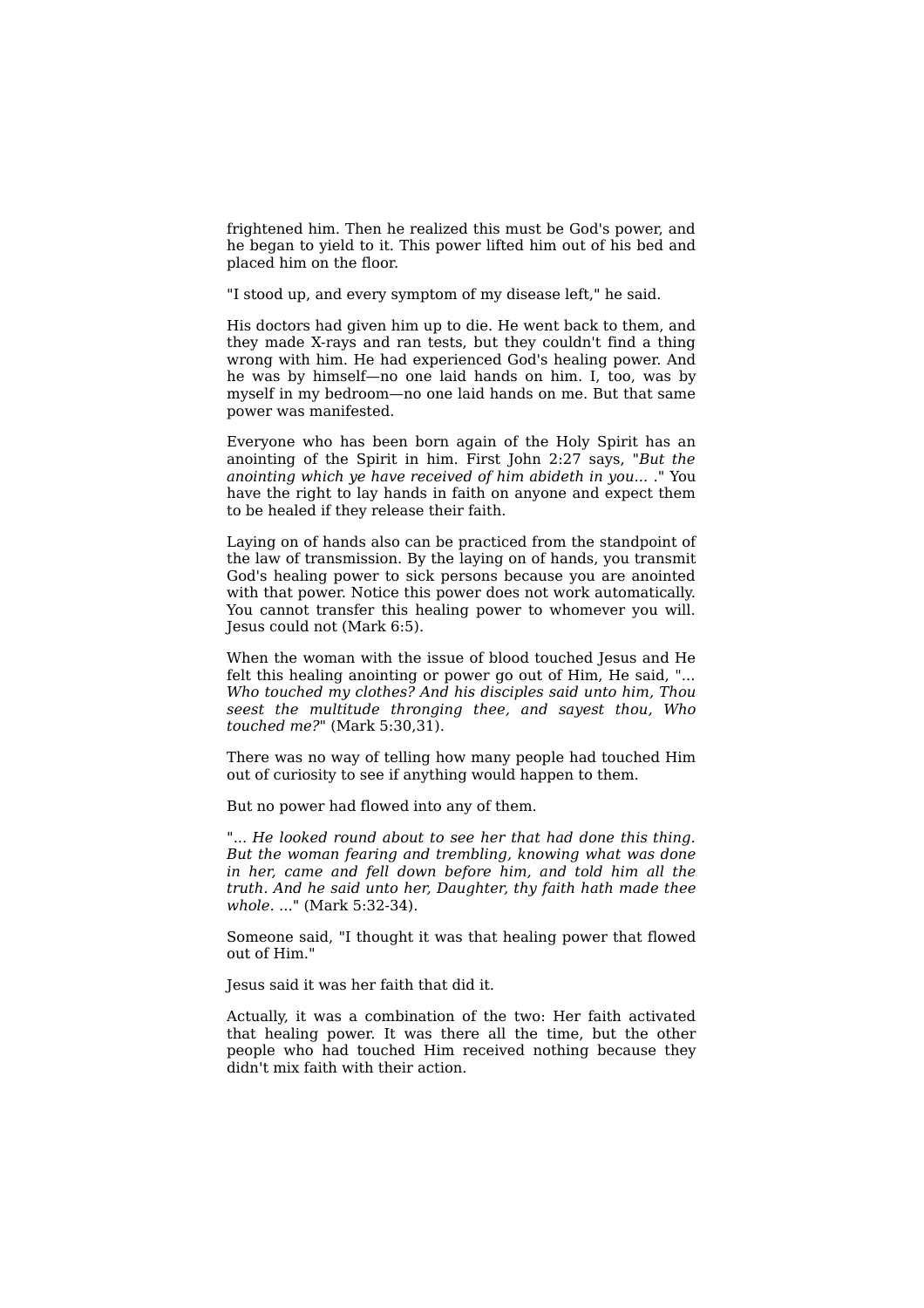*We need to realize that this power is passive and inactive until faith is exercised. It will not operate on its own.*

As far as we know, that woman with the issue of blood was the only person in the whole crowd—and there was a multitude who was healed. She reached out in faith and touched the hem of Jesus' garment, and she was made whole.

\* For more on this subject, see Rev. Kenneth E. Hagin's minibook *Laying on of Hands.*

#### *Chapter 4*

### *Our Healing: An Accomplished*

## *Fact*

When howling air raid sirens signaled another bombing raid in London during World War II, everyone ran to the nearest air raid shelter. Everyone, that is, except a certain elderly woman.

The people in her neighborhood were busy during the daytime cleaning up the debris and trying to repair the damage inflicted by the bombs. At night they huddled for protection in the air raid shelters.

After several nights, someone commented that this elderly woman was missing. Some speculated that she had been injured and was in the hospital. Other neighbors wondered if she had been killed. Still others thought she had gone away to the country to escape the bombs.

A few days later, one of her neighbors met her on the street during the daytime and said, "Well, we certainly are glad to see you back and to know that you are all right."

"Oh, I haven't been anywhere," she said.

"But you haven't joined us in the air raid shelter every night.

Where have you been?" he asked.

"I was at home sleeping," was her calm reply.

"Sleeping?" he asked, astonished. "How could you sleep through all this? Aren't you frightened?"

"No," she replied. "When I was reading my Bible the other day, I found where it says that God neither slumbers nor sleeps (Ps. 121:4), so I decided there was no need for both of us to stay awake."

Likewise, if Jesus has borne our sickness—and Isaiah 53:4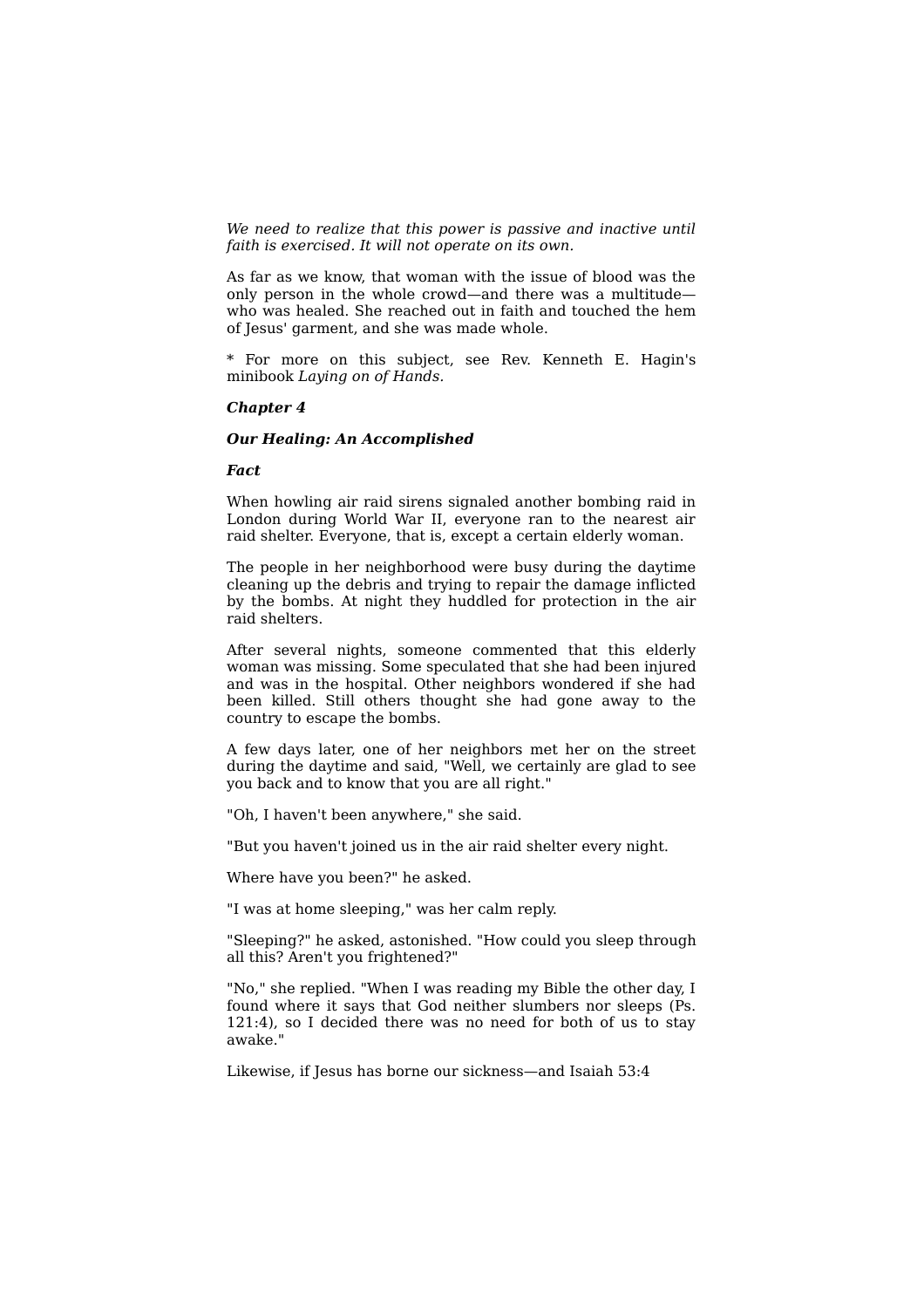says He has—there is no need for us to bear it, too. When we look up the word translated "borne" in this text, we find that in the original Hebrew it meant "to lift up, to bear away, to convey, or to remove to a distance."

Therefore, when the Scripture says, "He hath borne our sicknesses," it means that He has borne them away, or removed them to a distance.

This word is a Levitical word. It is applied to the scapegoat that bore the sins of the people. It is the same Hebrew word used in Leviticus 16:22: "... *the goat shall bear upon him all their iniquities.* ..." The high priest laid his hands on this goat and, by faith, transferred to the goat the sins and iniquities of the children of Israel. Then the goat was taken out *"unto a land not inhabited: and ...let go the goat in the wilderness."*

Just as that goat bore the sins of Israel, the Word of God teaches that Jesus bore my sins and my sickness. Sin and sickness have passed from me to Calvary, and salvation and health have passed from Calvary to me.

In the fourth verse of this redemption chapter, Isaiah 53, we have not only the Hebrew verb for borne, but we also have the Hebrew verb for "carried": "He hath borne our sicknesses, and carried our pains."

These two verbs in the Hebrew are the same as those used in the 11th and 12th verses regarding Jesus' substitutionary bearing of sin: *"He shall bear their iniquities ... and he bare the sin of many.* ..."

In the Hebrew, the verbs "hath borne" and "carried" signify "to assume as a heavy burden." They denote actual substitution— He actually took on Himself the burden of our sin, or our sin nature.

It is equally true that Jesus has borne our sicknesses and carried our pains. These verbs in the Hebrew mean a complete removal. When Jesus bore our sins, our sicknesses, and our pains, He bore them away. He completely removed them!

Both of these verbs signify substitution. They mean "one bearing another's load." That is what Jesus did for us. As our Substitute, He bore our sins and our sicknesses.

That is the reason divine healing belongs to every child of God. There is no need to question God's will in the matter when you know this.

*If Jesus bore our sicknesses and carried our pains, there is no need for both of us to bear them!*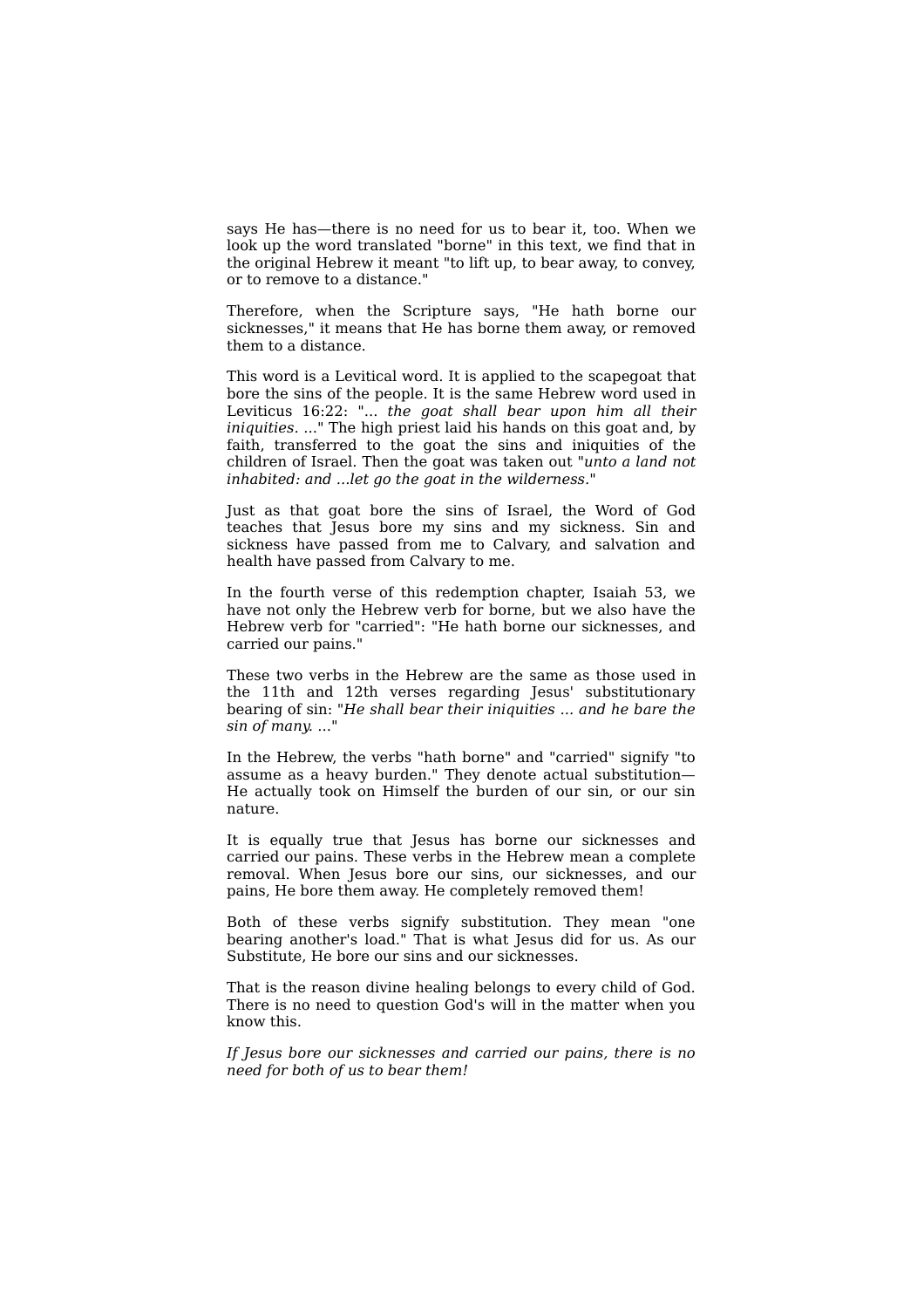This scriptural truth became a reality to a woman who came for prayer in one of my meetings. She had a purplish-looking malignant cancer on her face.

I instructed her to say, "According to the Word of God, I am healed. I believe this cancer is healed."

I told her, "According to the Word, it is healed. Go to bed saying it. Get up saying it. Say it sweeping the floor. Say it washing the dishes. Say it every time you think of it. I feel led of the Lord to tell you to do this for ten days."

On the tenth day the telephone rang in our parsonage. This woman was on the other end of the line, but she was almost too excited to talk. Finally she managed to say, "The cancerous growth just came off my face! It has a lot of roots on it. It all came out, and there is no hole in my face. It is as smooth as a baby's skin."

When was this woman healed? On the tenth day? No, she was healed back there at Calvary, but her healing was *manifested* when she *believed* it.

It came about as she said, "According to the Word, I am healed." It came about as she believed that Christ, her Substitute, already had borne her sickness. He had paid the price for her cancer; therefore, she didn't have to bear it any longer.

# *Chapter 5*

## *Possessing the Promise*

When I tell people they don't have to pray to be healed, they look at me in amazement. Many have failed to receive healing because they have based their faith on prayer instead of on God's Word. They expected prayer to do for them what God's Word will do for them. Prayer is successful only when it is based on the promises in God's Word.

We needn't pray, "God, heal this man; heal this woman." In the mind of God, He already has healed them. Sometimes we pray, "God, save this man," or "God, save my son." Nowhere does the New Testament say anything about praying that the lost will be saved.

Jesus said, "... *pray ye therefore the Lord of the harvest, that he would send forth labourers into his harvest"* (Luke 10:2). If you want to pray for someone who is lost, say, "Lord, send someone to minister to them." They can't be saved without it.

When people come to the altar for prayer, find out what their need is. If a man comes to be saved, you could pray for him for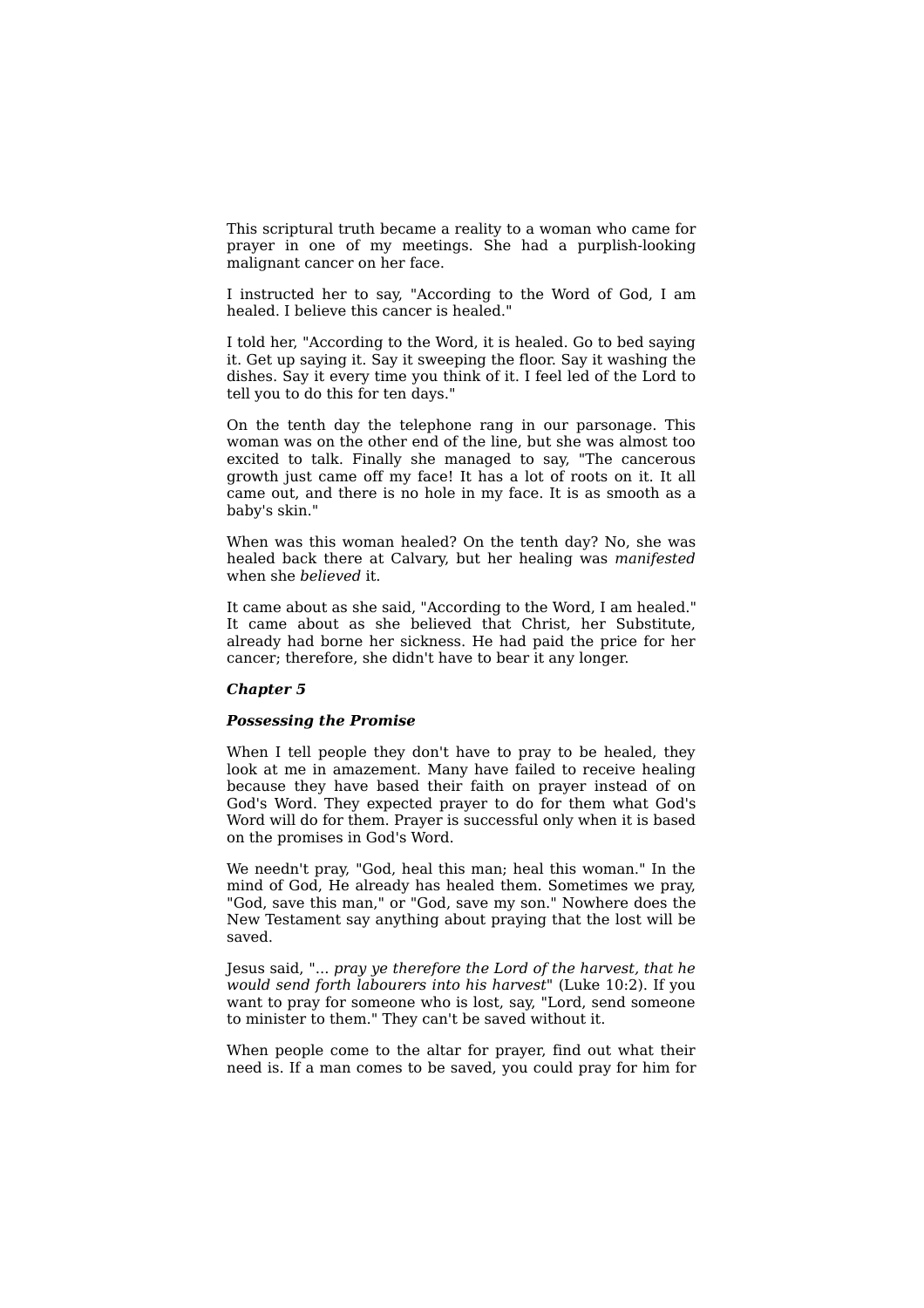six weeks, but until he acts on what God said, he will get up and go home unsaved.

Turn to God's Word. Show him what the Bible says. Get him to *act* upon it and to *believe* it. As far as God is concerned, the man already is saved. From God's standpoint, salvation is already bought and paid for. So it is not a matter of God's saving him; it is a matter of his *accepting* the salvation God offers!

Similarly, it is not a matter of God's baptizing someone with the Holy Spirit; it is a matter of his accepting the gift of the Holy Spirit that God offers. Likewise, it is not a matter of God's healing an individual; it is a matter of his accepting the gift God already has provided.

Some say, "Well, I believe God is going to heal me *sometime.* I believe that in His own good time and in His own way, He will do it." That kind of thinking is out of line with the Word of God. First Peter 2:24 says, "... *by whose stripes ye were healed.* " Notice it says "were," not "going to be." If I believe what the Bible says, then I believe that we *were* healed. Peter is looking back to Calvary. I was healed then. I accept that.

God laid on Him our sicknesses and diseases; He bore them.

He was "stricken, smitten of God, and afflicted" with our diseases. Therefore, Satan has no right to put on us what God put on Jesus.

Someone may say, "It may be the will of God for me to be sick. God may get more glory out of my being sick than if I were well."

What right, then, would God have to put your sickness on Jesus if He wanted you to keep bearing it? There is no need for both of you to bear it. Because Jesus bore it, you are free!

All of God's blessings and provisions are conditional. He gave us His Word to let us know what conditions must be met in order for us to receive these blessings. They won't just fall on us automatically like ripe cherries fall off a tree. There is a Godward side and a man-ward side to every battle and to every blessing. God has His part to play, but man also has his part to play.

Paul said that what happened to Israel happened as an example for us (1 Cor. 10:11). When God led the children of Israel out of Egypt (which is a type of the world), He didn't abandon them in the wilderness; He had a further blessing for them. He had another land for them: Canaan's land.

Canaan is a type of the baptism of the Holy Spirit and our rights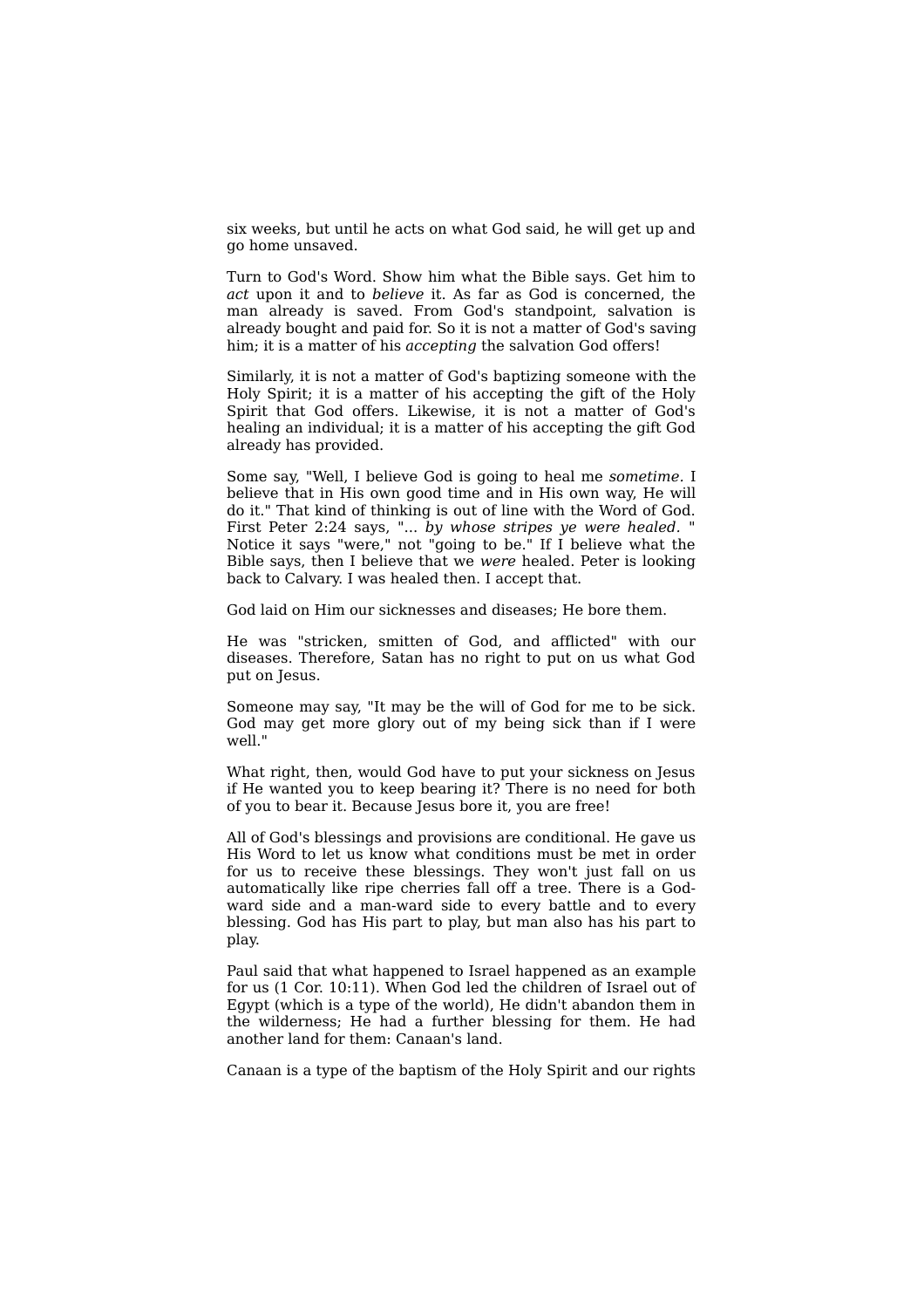and privileges in Christ, which include healing. God promised the children of Israel repeatedly that He was going to give them that land. When they finally crossed over the Jordan River into Canaan, God said, *"Every place that the sole of your foot shall tread upon, that have I given unto you, as I said unto Moses"* (Josh. 1:3). God had said He would give them the land, but the people had to *possess* it.

That's how it is with our rights and privileges in Christ.

*Healing belongs to us.* God has provided it for us. But we have to possess it. Unless we possess the provision, we will not enjoy its benefits.

Many people are waiting for God to do something about their sickness. They say, "If God ever heals me, then I'm going to believe it."

I have talked to sinners who had the same idea about salvation: They want to leave it all up to God. One man said, "If God wants to save me, He will. I'm just waiting on God." But he died without God.

God's Word says that it *is* God's will to save people. He invites them to come: "... *And whosoever will, let him TAKE the water of life freely"* (Rev. 22:17). The responsibility for receiving is on man's side.

The believer sometimes makes the same mistake when it comes to other things God's Word promises. He thinks erroneously, "If God wants me to have this, He will give it to me. If I don't get it, He doesn't want me to have it." We need to get into the Word of God and find out what belongs to us. If something is promised to us, or if it is provided for us in His Word, it is His will. All we have to do then is to possess it!

We need to settle this in our minds, because as long as we waver, we will not receive anything. James 1:6,7 says, *"But let him ask in faith, nothing wavering. For he that wavereth is like a wave of the sea driven with the wind and tossed. For let not that man think that he shall receive any thing of the Lord.* " Often we don't receive because we waver.

Healing is a gift, like salvation, already paid for at Calvary.

All we need to do is accept it. All we need to do is to possess the promise that is ours. As children of God, we need to realize that *healing belongs to us.*